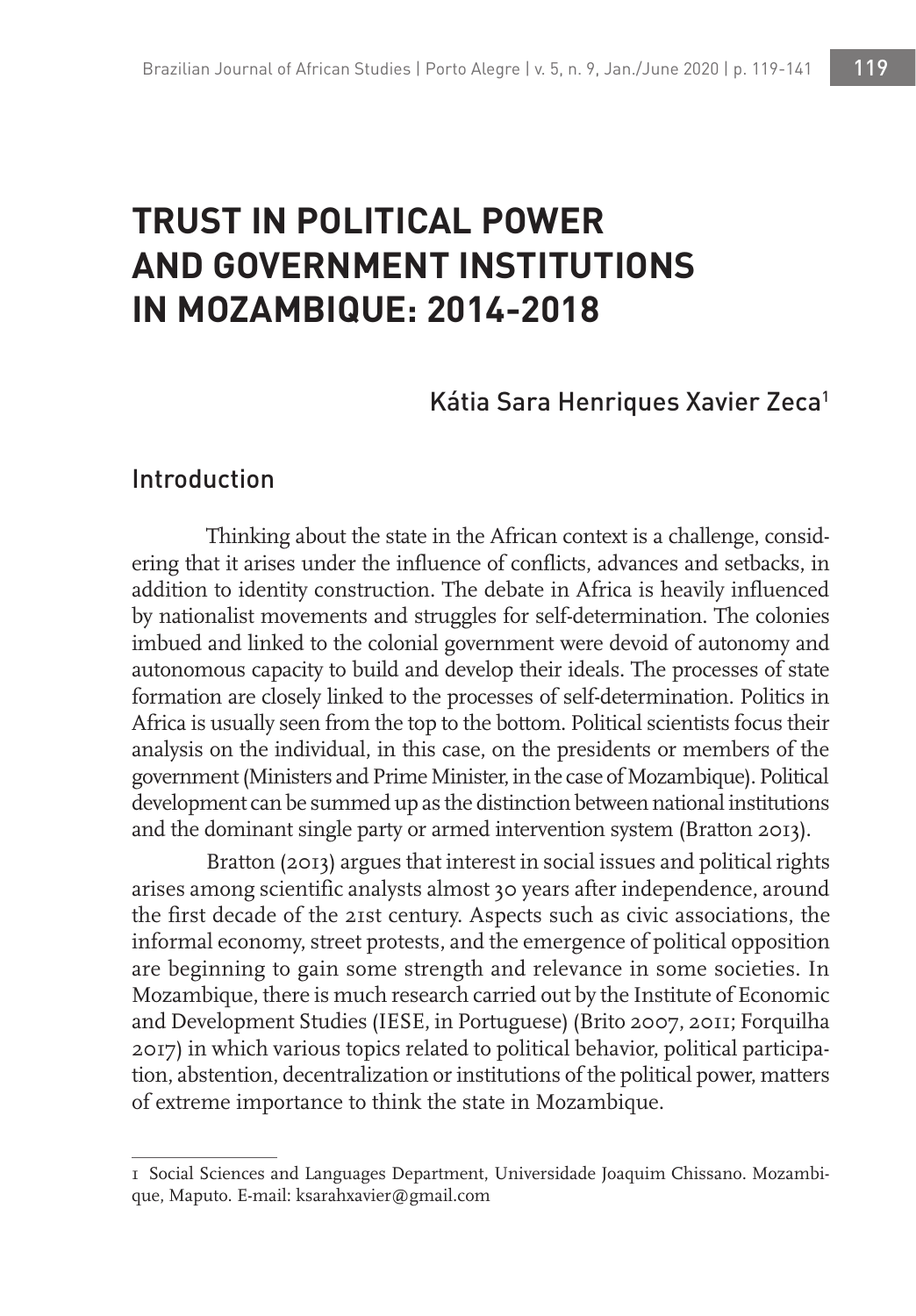In Bratton's *Voting and Democratic Citizenship in Africa* (2013), the author brings a debate about what is happening in Africa in terms of voting. What are the motivations that lead voters to the polls? A number of issues are raised and discussed in this work. In order to legitimize their political actions in the eyes of the population, African leaders were forced to implement multiparty rules for the exercise of power. However, the literature points to manipulation of electoral processes, patronage, violence and party domination at the institutional level.

Speaking of state building, in Africa this phenomenon is also associated with elections, which tend to be contested due to corruption and the existence of a clientelistic elite. Political parties are often personalists, dominated by an elite, and internally undemocratic, thus forming national assemblies that are little or nothing representative and far from popular demands (Bratton 2013).

Other authors, such as Shaapera (2012) discuss some conceptions of the state, its emergence, its purpose and functions, using Nigeria as an example. One aspect to reinforce is that the author defends the need to think the state, taking into account the satisfaction of basic needs, as found in Sen (2000) and Inglehart and Welzel (2009). This perspective becomes relevant because, in some of these states, democratization processes emerge at a time when it is at the heart of the debate on the development and capabilities of the individual.

Shaapera (2012) also defends that the state in the Third World must be thought taking into account the basic needs of man. In this case, the main objective is access to infrastructure, drinking water, goods and services, transportation and communications networks, regular energy, safe and quality homes, health and quality education. These are concerns of a specific state, but with some similarity to other African states, such as Mozambique or Angola. There is no consensus in defining the origins of the state, there are several theoretical perspectives, divine theories (São Tomás de Aquino), social, natural state theory or Social Contract Theory (Hobbes, Locke and Rousseau) or the state as the result of a natural evolution.

The post-colonial state emerges from a situation of conflict and operates as a form of instrument of domination, in which political power is maintained, generating a weak and underdeveloped state with a relative degree of development. Looking at the latest data on the Human Development Index (HDI), it can be seen that countries with a low HDI are mostly African, such as Kenya, Nigeria, Rwanda, Senegal, Côte d'Ivoire, Mozambique, Angola, São Tomé and Príncipe, among others (UNDP 2015).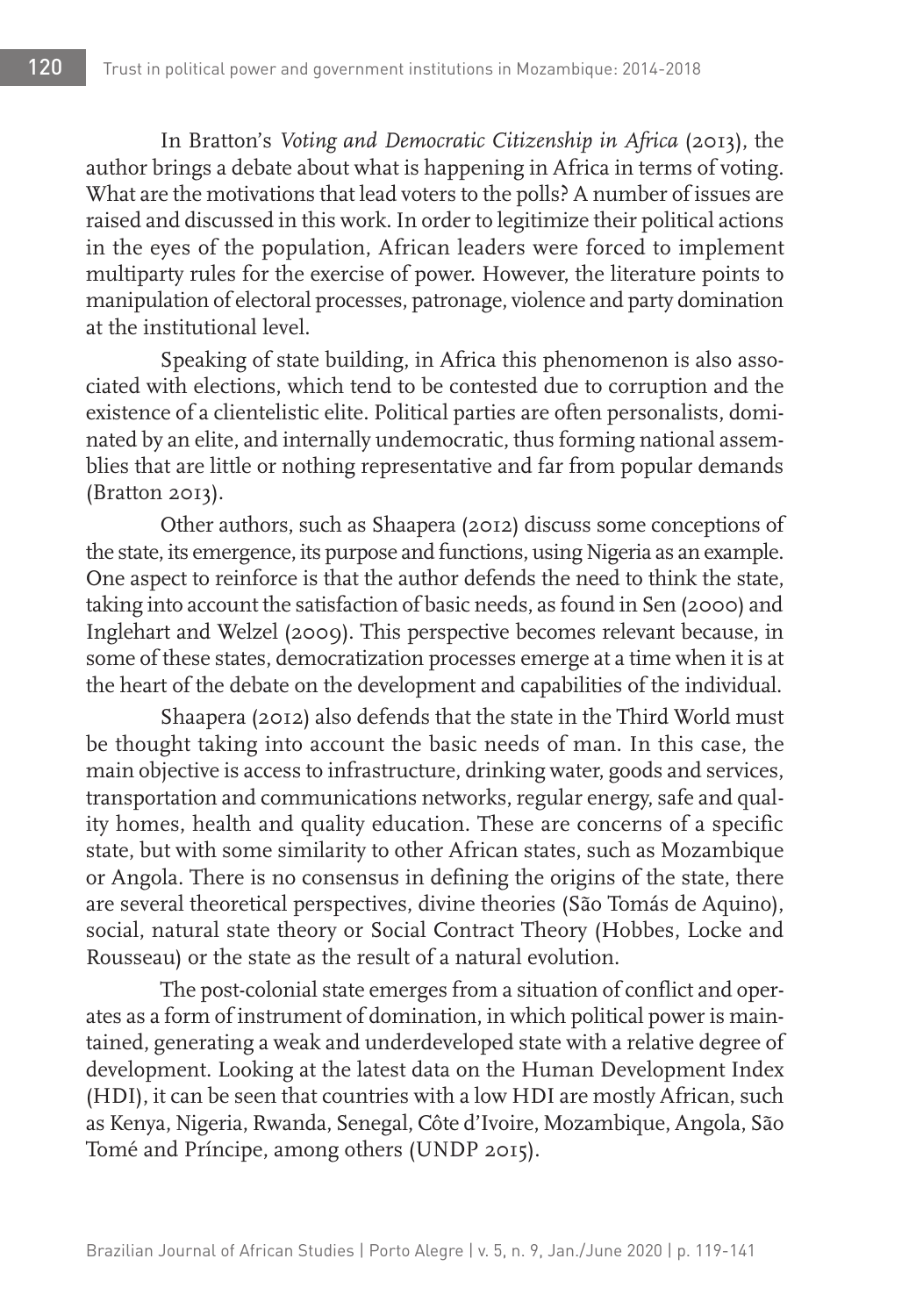Mozambique is a state that resulted from a negotiation and transfer of command from colonial power to the recognized liberating movement, the Front for the Liberation of Mozambique (FRELIMO, in Portuguese), and which is in consolidation of its democratization processes. It is also important to emphasize that the debates around the state by theorists have some gaps, but this is not to say that they do not exist. Researchers are concerned with analyzing society, institutions, participation processes and electoral behavior that currently govern a society. The dominant elite, at the same time as the state thought, built the Rule of Law and these two processes happen simultaneously.

Thinking about the state in Mozambique is, at the same time, reflecting on its construction process, very marked by external forces and internal turbulences (colonial period and civil war). With just over 40 years old, he still has many challenges to face, in social, economic, political and cultural aspects. However, the experiences lived by other countries are an essential tool to analyze the young state, and from there draw lessons that allow to perceive and analyze the same (Xavier-Zeca 2019).

The purpose of this article is to understand voters' confidence in the institutions of political power in Mozambique. The question that arises is what is the level of voter confidence in the institutions of political power? For the purposes of this research, the following political institutions were considered: Assembly of the Republic, National Election Commission (CNE, in Portuguese), Police, Army and Judicial Courts. Throughout the text, the CNE is emphasized because it is the institution responsible for managing the entire electoral process. And because the article is based around the issues of trust and democratization, some concepts will be discussed here that will support the conclusions presented: institutions, democratization, consolidated democracy.

In methodological terms, the article favored the use of documentary review, complementing it with a descriptive analysis of data from the Afrobarometer<sup>2</sup> round 6 (R6) 2014-2016 to analyze the electorate's confidence in the institutions of political power. Likewise, this method is used to analyze the

<sup>2</sup> Afrobarometer is a project that was founded by three independent survey research researchers, without affiliation or party color, Michael Bratton, Robert Mattes, and Gyimah- -Boadi, from Michigan State University, South African Institute for Democracy (Idasa) and the Center for the Development of Democracy in Ghana. The first round took place in 2000, with only 12 countries (Botswana, Ghana, Lesotho, Malawi, Mali, Namibia, Nigeria, South Africa, Tanzania, Uganda, Zambia, Zimbabwe), currently counting 36 countries (Botswana, Ghana, Lesotho, Malawi, Mali, Namibia, Nigeria, South Africa, Tanzania, Uganda, Zambia, Zimbabwe, Cape Verde, Kenya, Mozambique, Senegal, Benin, Madagascar, Burkina Faso, Liberia, Algeria, Burundi, Cameroon, Ivory Coast, Egypt, Ethiopia, Guinea, Mauritius, Morocco, Nigeria, Sierra Leone, Sudan, Swaziland, Togo and Tunisia).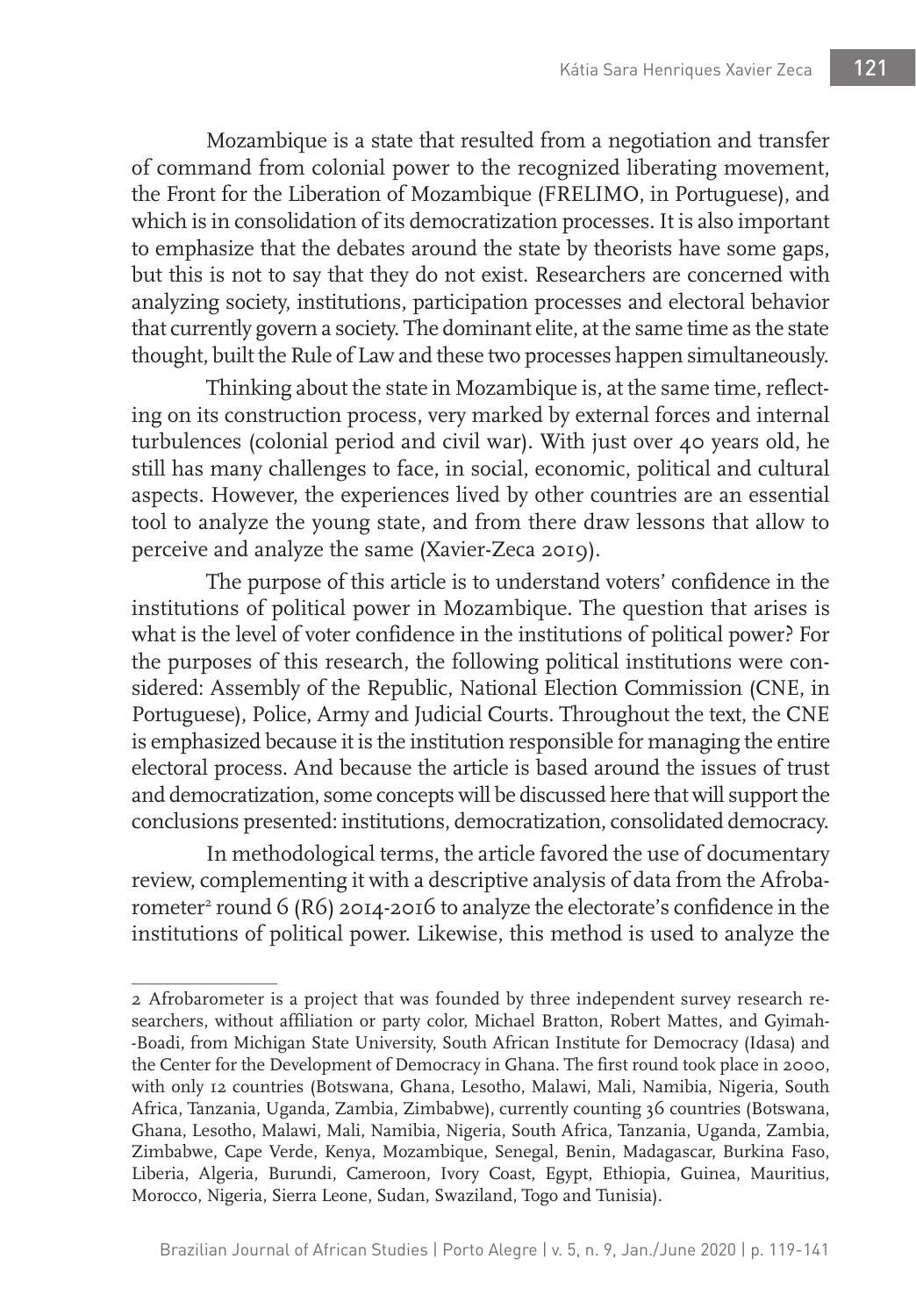electorate's confidence in relation to the institutions of political power with a focus on their leaders and on the pillars of understanding about democracy and also the degree of voter satisfaction with democracy.

The article has some limitations regarding the difficulty in accessing information and bibliographic material on the web that focuses on Africa, which to some extent makes research difficult not being in the place of study. It was intended to support the article taking into account the perspective of African theorists who can give their point of view on a reality that is familiar to them.

# Theoretical approaches around the concepts of institutions, public opinion, democratization and democratic consolidation

*Institutions* have an integrating role in society, since they are the ones that enable collective coexistence (North 1991). The role of institutions in society is essential and crucial to protect the citizen. Dissatisfaction with democratic institutions can be a problem for political stability. According to Easton (1965), the perception of the functioning of institutions does not always match the expectations that citizens have about them, which can lead a democratic regime to high levels of discontent with political institutions and even questions about the democracy as a regime. It is in this sense that addressing the role of political institutions becomes relevant in the sense that it is up to them to maintain political stability.

Another of the fundamental concepts of the article is that of *public opinion***.** This concept started to be addressed in the studies of Arendt (2007), in her work *The human condition*. Despite not addressing the concept itself, it starts the debate on the public and private spheres, in which they arise in a context of the Greek polis, with no room for public opinion.

The concept of public opinion has evolved in historical terms over time. It is important to mention that this is not something new or a trivialization of the concept, associated only with opinion polls (Ferreira 2015; Figueiredo and Cervellini 1995), but their approaches go back to Locke, Kant, Burke or Bentham, being one of the concepts themselves of Political Science. Ben Hermet, Badie, Bienebaum and Braud (2014), based on Bourdieu's definition, present a concept of public opinion associated with a social construction, which intends to represent what a given population thinks about a given subject. Considering these authors as something manufactured to justify the politician's action, this is just one of the controversies that the authors reinforce. However, they recognize the relevance of this term and the evolution it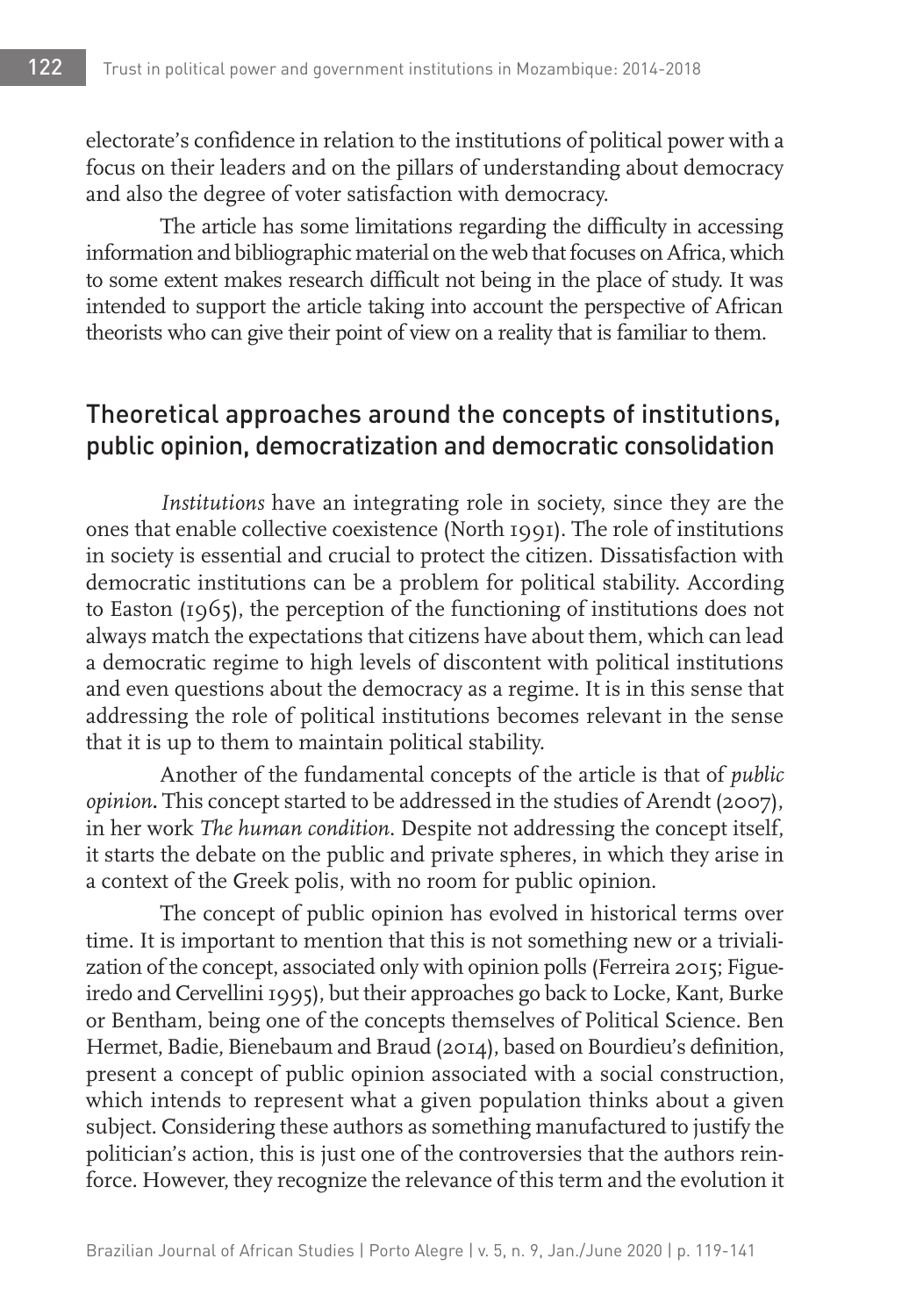has undergone, dropping the discredit associated with the conceptualization of public opinion, recognizing that this evolution has contributed a lot to its scientificity.

Despite the difficulty and debates around the concept, it is present in opinion polls in Political Science, which has its validity for making use of a methodology that allows analyzing and systematizing the results obtained. In this sense, the results of the Afrobarometer survey result from opinion polls and have their scientific and academic relevance for understanding political phenomena.

In the case of Mozambique, a country that is part of the  $3^{rd}$  wave of democratization and that started its process in the 1990s, it becomes pertinent to understand what *democratization* will be then. According to Huntington, democratization involves: "[...] the end of an authoritarian regime; installation of a democratic regime and the consolidation of the democratic regime" (1994, 44). Thus, democracy arises from an evolutionary process that goes through different phases, whose the core is in the transition that will occur and the ultimate goal is its consolidation. Here in this pillar is the great challenge, to consolidate regimes that sometimes become fragile in the process of cohesion of the internal order.

In short, democratization involves moving from one undemocratic regime to another. The author warns that democratization will not always be total, at some point it may be partial. It is not certain that transitions lead to democratic regimes, although it is desirable (Dahl 2001; Huntington 1994; Mainwaring 1989). Often ending an undemocratic regime can lead to another undemocratic regime, as there is no formula to indicate that the transition will lead to democracy.

It can be concluded that the transitions do not always lead to democratic regimes, mainly because each country, at the moment it started this process, was in different stages of evolution and political and economic organization. Huntington, in his definition, mentions the issue of consolidation as one of the aims of the democratization process. Linz and Stepan present the concept of complete democratic transition and consolidated democracy, which is considered to be important for a brief discussion.

According to Linz and Stepan (1996, 3), consolidated democracy can be defined taking into account the following precepts:

> A democratic transition is complete when sufficient agreement has been reached about political procedures to produce an elected government, when a government comes to power that is the direct results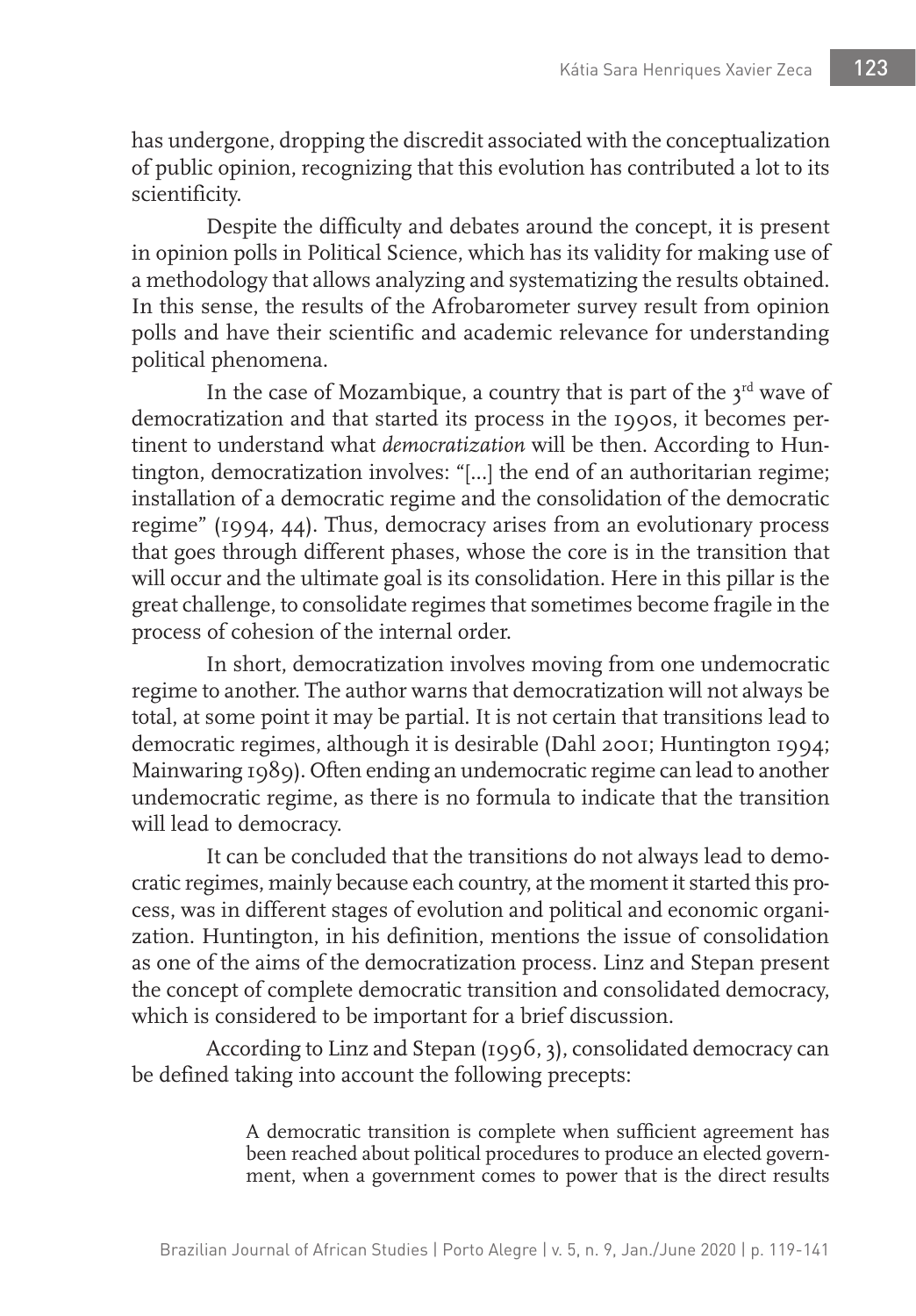of a free and popular vote, when this government *de facto* has the authority to generate new policies, and when executive, legislative and judicial generated by the new democracy does not have to share power with other bodies *de jure*.

In this definition, it is necessary to highlight three essential points that characterize a complete democratic transition: governments democratically elected by vote, *de facto* authority of the governors and a legislative, executive and judicial body with *de jure* power. This definition also allows us to understand the distinction that must be made between liberalization and democratization. For even in non-democratic states there can be some liberalization of markets without necessarily being democratic or in some process of democratization. This requires more contestation over the rights of political control and one of the crucial points is the existence of free and competitive elections, the result of which will dictate who governs. It is concluded that there can be liberalization without democratization (Linz and Stepan 1996).

In many cases, after the democratic transition is complete, there are some issues that need to be complemented, conditions that must be established, attitudes and habits that must be cultivated before democracy is considered consolidated (Linz and Stepan 1996). It is not enough to go through a transition process and to implement new rules for the organization of the state. Another aspect to keep in mind is that the fact that a regime is consolidated does not mean that it cannot return to the previous stage. Consolidation is not taken for granted and eternal. These breaks can also be associated with the weaknesses of the transition process itself. There is no single format for democratic consolidation. There are studies that analyze the variation of consolidated democracies.

Consolidated democracy is assumed to have a pre-established state. And if that state works, there are five other necessary and interconnected conditions for democracy to be consolidated: free civil society; autonomous and valued political society; Rule of Law that ensures the legal guarantees of citizens in terms of freedom and independence of association; state apparatus that will be used by the new democratic government and an economic society (Linz and Stepan 1996).

*Civil society* means self-organized groups, movements and relatively autonomous individuals from the state, who survive in an attempt to articulate values, create associations and solidarity in their own interest (civil society encompasses various types of organizations, minorities, women's groups, intellectuals, among others). *Political society* is when politics itself exists to challenge the legitimacy of the exercise and control of public power and the state apparatus. The compositions and consolidations of a democratic policy must imply thinking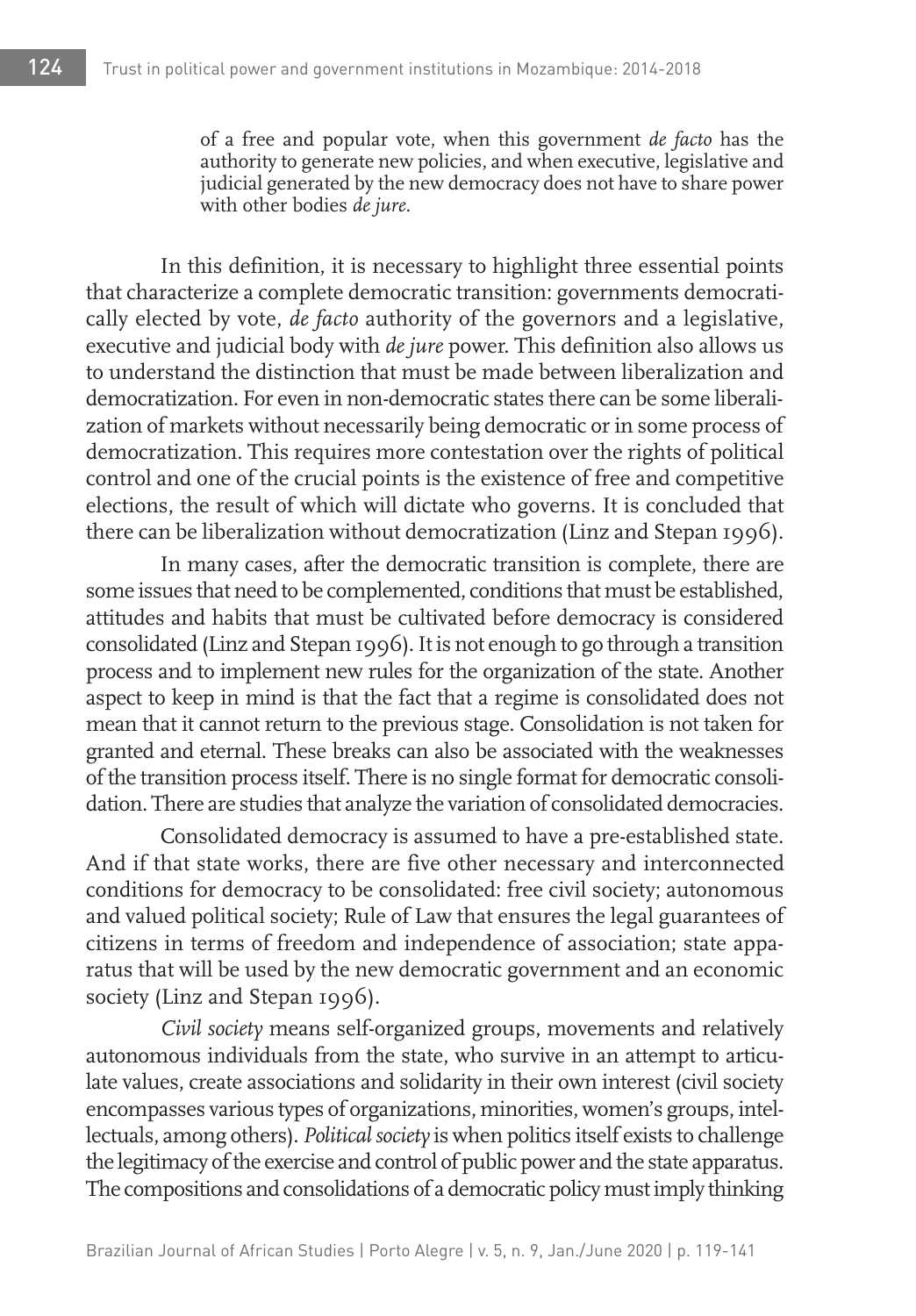and action on the development of a positive normative policy of the fundamental instances of a democratic political society (political parties, elections, electoral system, political leadership, inter-party alliances and the legislature).

Political parties are part of this process of democratic consolidation and there is a need for a healthy dialogue between the state and civil society, and there must be independence between the two. It is in this context that the important role of the *Rule of Law* comes in, in which there must be a commitment to accept the established rules. Linz and Stepan (1996) consider civil society, political society and the Rule of Law to be the prerequisites for democratic consolidation.

*State apparatus*: modern democracies need a state capable of responding to the demands of individuals and making it functional. In this perspective, the citizen has rights and duties and it is up to the state to guarantee its execution. For this, the state needs the capacity to exercise its activities legitimately within the territory.

*Economic society* encompasses socioeconomic characteristics and is not a pure market economy. The authors believe in a duality of the concept, hence they use the term "economic society". Social and political regulation is needed, hence the name economic society.

Democracy is more than a regime, more an interplay of economic, political, social, individual needs and rules that need to be interconnected with each other, and for the system to work it needs support. It is in this sense that the concepts of institutions, public opinion, democratization and democratic consolidation have in common the fact that they allow the democratic state to be thought in the light of its assumptions. The state is composed of institutions. The voter, through various survey mechanisms, expresses his opinions and, finally, the states went through democratization processes that, to some extent, will have led them or not to democratically consolidated societies.

# Voters' perception of trust in institutions of political power and the level of political participation of voters

## *State-building in Africa*

Thinking about the state in Africa is always a challenge, always in an attempt to build a thought that distances itself from the ex-governing elites, marked by the thought of the colonial period of retraction and the absence of the state in the modern perspective. After the declaration of Independence, on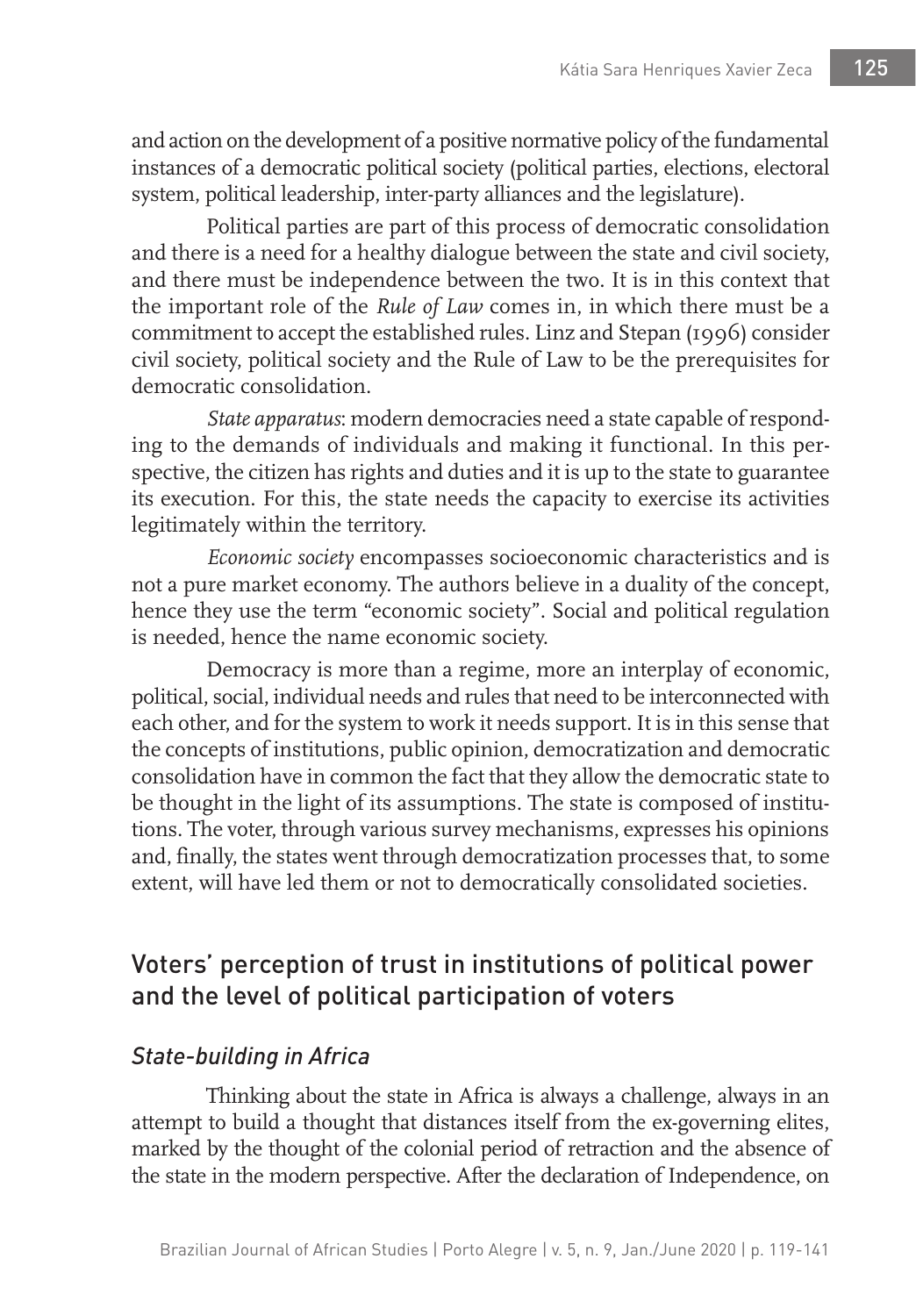June 25, 1975, Frelimo triumphed as a legitimate political force and began to exercise power in the national territory. With Samora Machel as president of the People's Republic of Mozambique, he started to adopt a Marxist-Leninist political line.

According to art. Ist of the Constitution of the People's Republic of Mozambique of 1975, the state is then the result of the liberation struggle, and it is "sovereign, independent and democratic" (Mozambique 1975). Until the end of the colonial period, according to the definition of the Modern state, Mozambique did not exist. If we understand that one of the elements of this concept presupposes the establishment of relations with other states or even the ability to enter into international agreements with other states, Mozambique did not have such a prerogative. Any possibility of representing Mozambique, which until then (1975) was an overseas province, belonged to the colonial government.

The new constitution traced the new legal framework for the organization and structuring of the governing machine, an organization of a socialist nature. The post-colonial period was marked by the implementation of a series of programs aimed at stabilizing the country's economy, which was weakened. This paradigm shift was not intended to look at the state itself, but at economic issues. The social issues and implications of this perspective were not taken into account. It was not questioned which state is intended and what would be the best form of organization for Mozambican society. Every thought about the state, which begins to develop in this period, has the characteristics of a socialist State adapted to the prevailing reality and based on Marxist-Leninist thinking. Above all ideology, there was a need to build a unified nation-state.

Machel (1974) argued that power belonged to the popular masses. He had a speech very influenced by Eastern Europe. The new leadership considered that the structures were democratic in that the people could choose their representatives. Socialism in Africa was seen as a form of economic progress, so it became easy to enter the ideology that came from the Soviet Bloc. For this reason, after June 25, 1975, the country embarked on a single party line. This was considered the only possible way to achieve national unity. During this period, the country benefited greatly from aid from Eastern Europe, in the face of insufficient infrastructure and staff, caused by the end of colonialism and the return of skilled labor to Portugal. It was in this context that the Mozambican National Resistance (RENAMO, in Portuguese), as a way of imposing itself against the direction the country had taken, started an armed conflict against Frelimo. This conflict devastated the country and, as always, was marked by the struggle for power and a strong challenge to the established regime.

Alden and Simpson (1993) argue that one of the reasons that hindered the resolution of the conflict in Mozambique was the position of external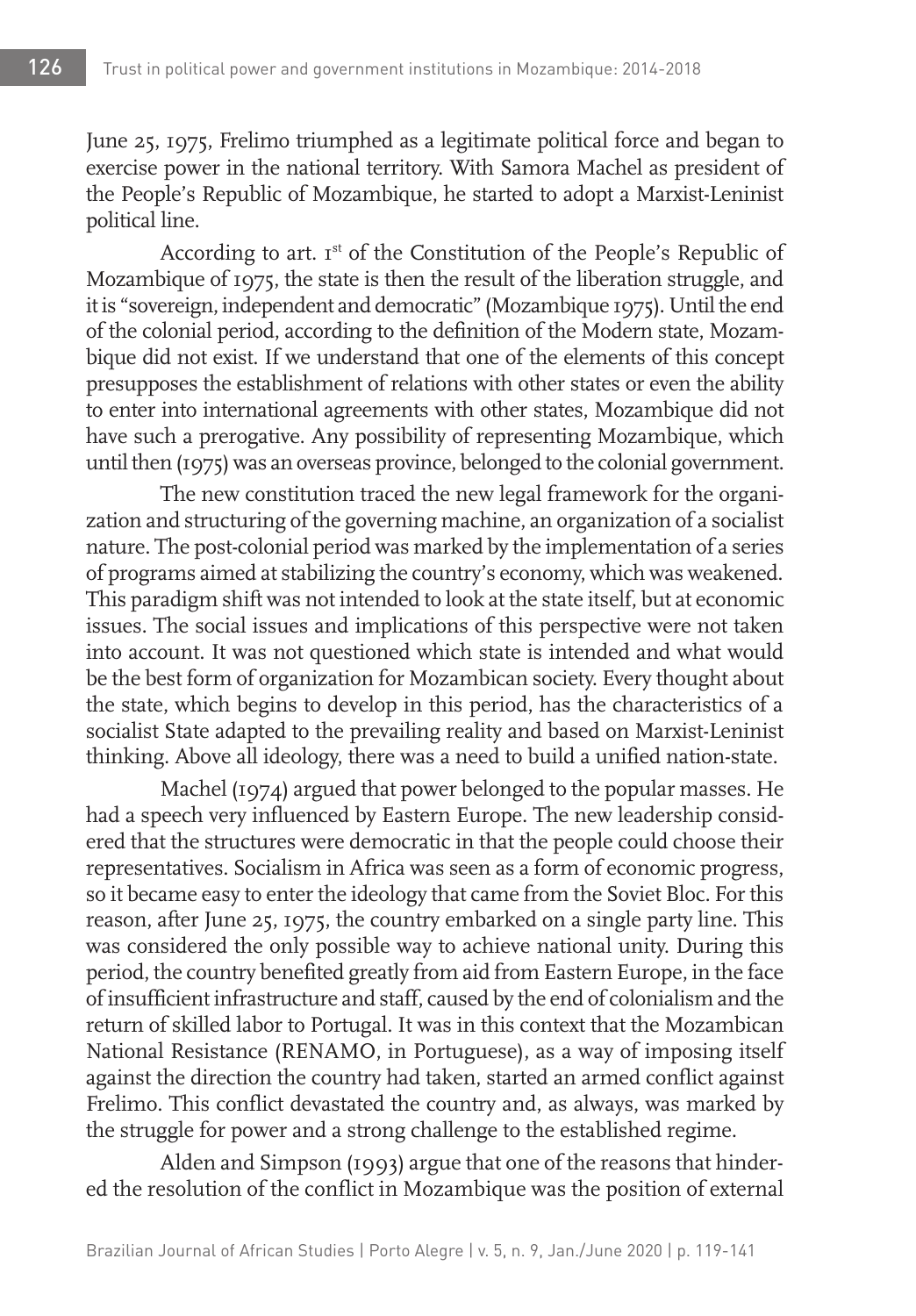actors, the USA, South Africa and the former USSR. The scope of the conflict began to change as soon as both Frelimo and Renamo were ready to negotiate. In 1984/5 the non-aggression pact was signed between Mozambique and South Africa, the famous Nkomáti pact.

After the death of Samora Machel in 1986, Joaquim Chissano succeeds him, and with him Mozambique gradually moved away from the ideology of the countries of Eastern Europe, in order to obtain economic aid from the West. At the  $5<sup>th</sup>$  Frelimo Congress in 1989, led by Joaquim Chissano, Marxism-Leninism was abandoned (Hall and Young 1991; Alden and Simpson 1993). The commitment is made to create a new Constitution and to prepare the first multiparty elections. By the end of the 1980s, the conflict with Renamo had already destroyed and weakened the country, creating a context in which talks were essential between Renamo and Frelimo. Talks with this movement gradually began to take another course, as if it were a light at the end of the tunnel. Peace began to be an attainable truth, not a utopia.

In July 1990, the two movements met in Rome, with the community of Santo Egídio and the Archbishop of Beira as observers of the General Peace Agreement process. The meeting assumed the commitment to introduce a multiparty system, with regular elections based on universal suffrage, while also guaranteeing freedom of expression, worship and the press, as well as the independence of the judicial system. The negotiations took place in October 1990 in Rome, and internal factors played a major role (the dimension that the conflict was taking was only leading the country to ruin, not to mention that both Renamo and Frelimo were losing the support that came from the great powers). On the other hand, the economy was in a chaotic situation, which led the country to implement the policies of the International Monetary Fund (IMF), advocated by structural adjustment programs (Alden and Simpson 1993).

The long period of negotiations culminated in the signing of the Peace Accords on October 4, 1992, ending 16 years of civil war. Thus, the path towards democratization began. After the signing of the Peace Accords, a commitment is made to hold multiparty elections, under the supervision of the United Nations (UN). The armed opposition (Renamo) accepted the agreement and consented to organize itself as a political party. After that period, the country moved from a one-party logic to a renewed democratic network. Then new political parties were created and elections were scheduled for 1994, which were held under the control of international UN observers. It is also important to emphasize that many of these new parties were small nationalist movements that had not had much weight or relevance in the liberation struggle against Portugal. From 1994 to 2019, the year of the last general elections, Frelimo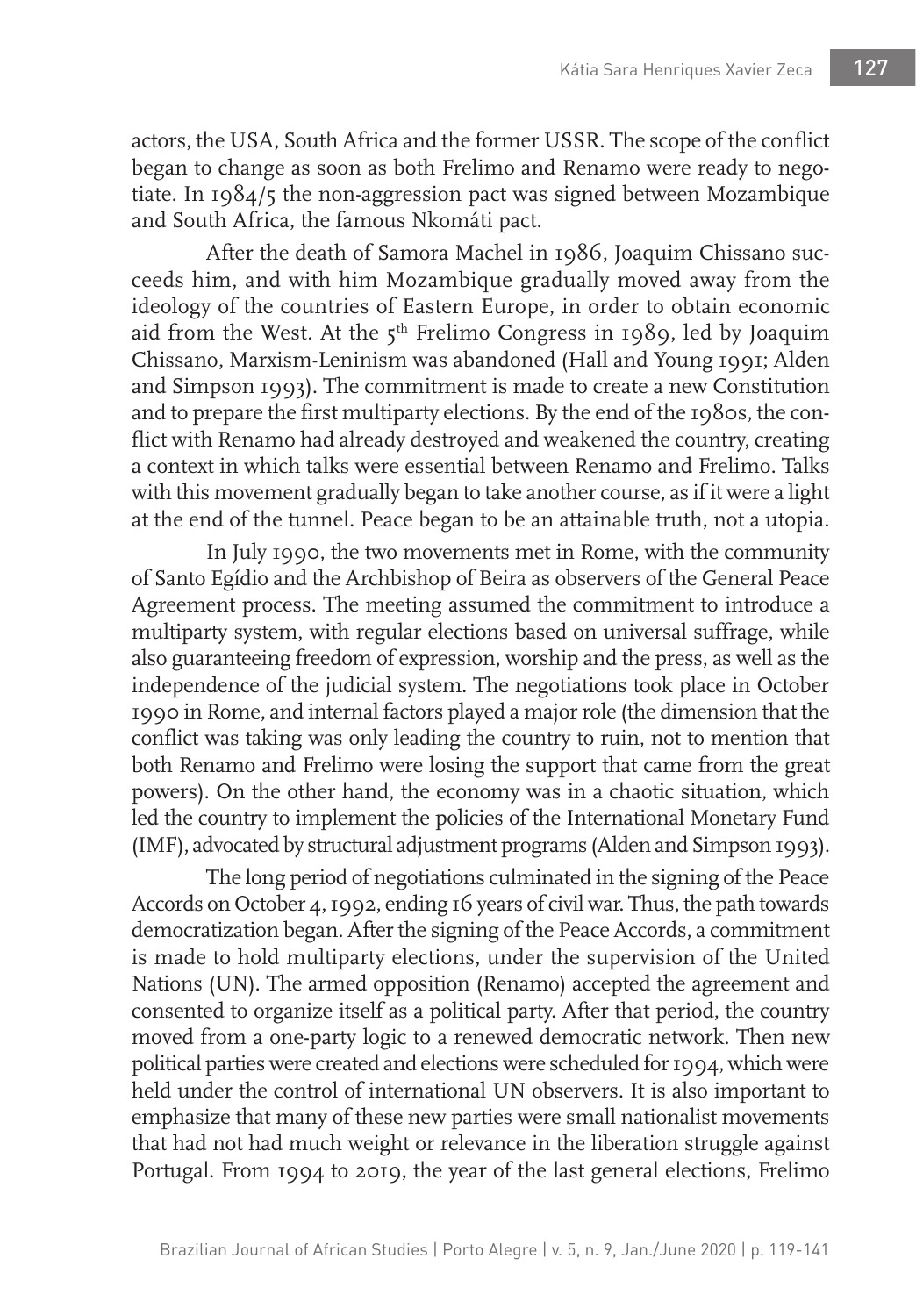remains in power both within the scope of the Presidency of the Republic, as well as in the majority of the Assembly of the Republic.

The decolonization process in Mozambique allowed the Rule of Law to be created. State building is influenced by endogenous and exogenous factors. On the one hand, a growing nationalism, greatly influenced by Eduardo Mondlane's struggles for self-assertion, which led him to engage with the various existing movements in the fight against colonial rule. On the other hand, the pressures that Portugal suffered from the international community and at the time when the liberation of the oppressed peoples were advocated, were factors that gave rise to the formation of the state in Mozambique, in the post-colonial context.

The democratization process in Mozambique was marked by the intervention of external forces. That is, through the international community, Mozambique benefited from support in order to allow the construction of the democratic process. It was during this period that donors began to provide support for the state budget, whose main objective was to finance projects that would allow better performance by the new democratic institutions. It is important to emphasize that, despite the concern with democratization, other cross-cutting sectors have been included in the external aid package (among them, legal, political support and the media). Mozambique started the democratization process in the 1990s. This democratic transition was greatly influenced by the international situation and international pressures (end of the Cold War, growing hegemony of the USA and the growing need to democratize states) (Lalá and Ostheimer 2003).

The political transition process in Africa and its electoral processes have been characterized by indices of political violence before, during or after electoral campaigns, at the time of the publication of electoral results. The experience of democratic elections in Mozambique has been marked by the double challenge of establishing peace, after a long period of armed conflict, and creating economic development policies that satisfy the minimum needs of the population. Although there are many political parties in the race, in reality there are two groups that face each other in the elections: Frelimo, the party currently dominant in power, and Renamo.

# *The role of political institutions in electoral processes: the National Election Commission (1994-2015)*

Discussions and uncertainties about the National Election Commission (CNE) go back to the first electoral law and Protocol III of the General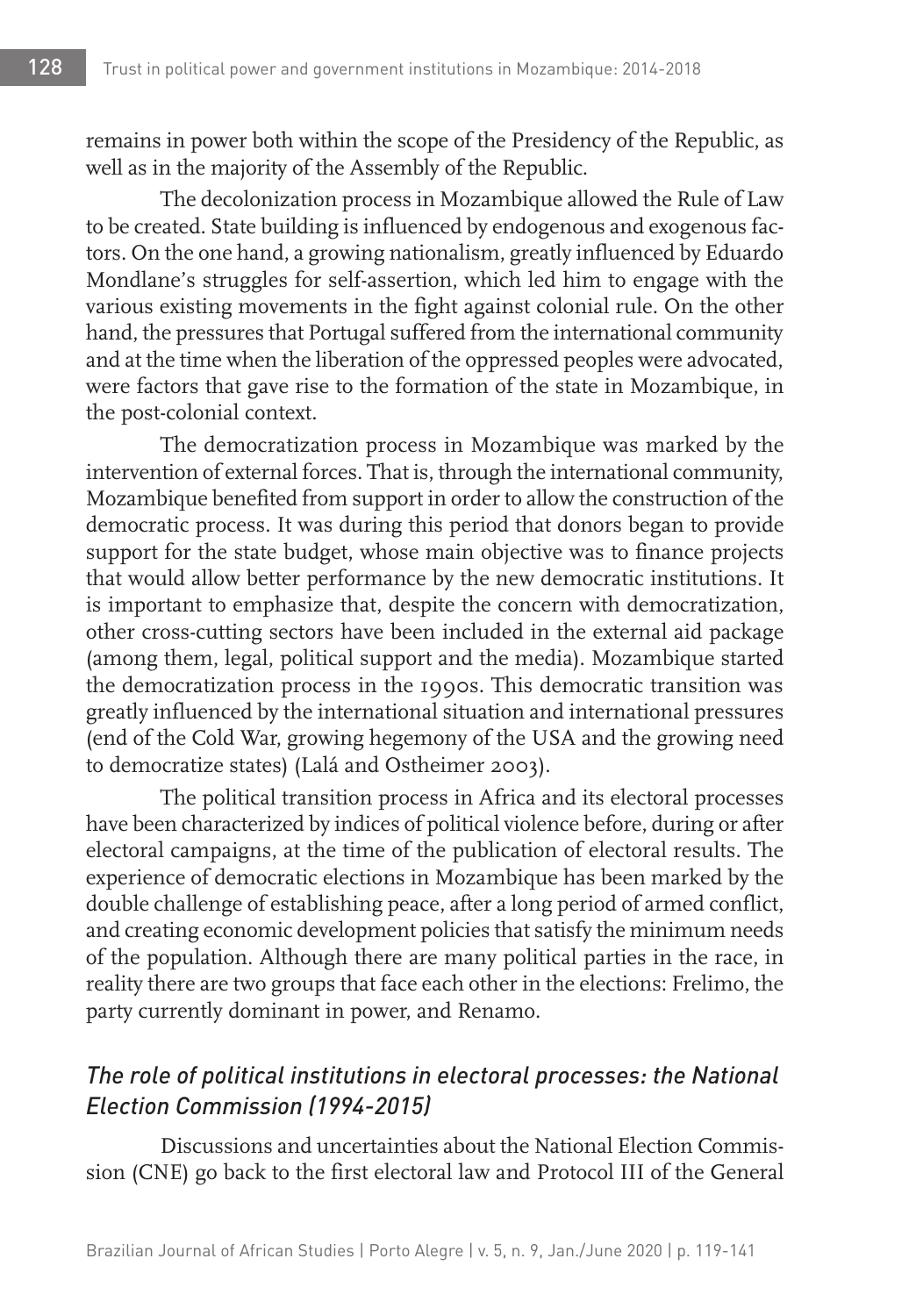Peace Agreement (AGP, in portuguese). After these discussions, the definition of the first composition of the CNE was reached, according to Mazula (1995, 40):

> The government was to have 10 members, Renamo seven members, and political parties, excluding Frelimo and Renamo, three members. The President should be a person appointed by the President of the Republic, on the recommendation of members of the CNE […] and the Vice President should be assisted by two vice-presidents.

According to this first formation of the CNE, the partisanship that was to begin and which is now being taken and fought for a less partisanized CNE has already been demonstrated. In the context of trust and mistrust that was experienced during this period, the need for an increasingly vigilant organ was perceived. Thus, it may have been this spirit that characterized the first formation of this electoral supervisory body.

It was also in the initial formation of the CNE that the Technical Secretariat for State Administration (STAE, in Portuguese) was appointed as the operative body. This would be composed of a general director assisted by two deputy general directors (Mazula 1995). The CNE in this period, in addition to being partisan, had a representation of the United Nations operation that could observe all the processes, without the right to vote in its sessions.

During this period, the electoral court was also created, the entity responsible for settling electoral disputes. This court was made up of foreign judges who should demonstrate suitability and experience in the post (Mazula 1995). Initially, its activities were of a provisional nature, it worked *ad hoc*, only in the moments preceding an electoral moment. After the investiture and presentation of the reports, the body was extinguished (Mozambique 1993; 1997; 1999). Its great role is as an organ that supervises the registration and the electoral acts, in an independent and partial way. Decisions taken by this body are subject to appeal to the Constitutional Council (CC) (Mozambique, Assembly of the Republic 2002). Although the CNE is an autonomous body in its management, it has a clear connection to the CC, and there is no full autonomy as an institution that organizes and directs electoral processes.

According to law 20/2002, the CNE became a permanent body with a five-year term. However, with Law 6/2013 the number of terms changed from five to six years. In terms of composition, the CNE started with 21 members, then suffered a drastic reduction to nine members. Remember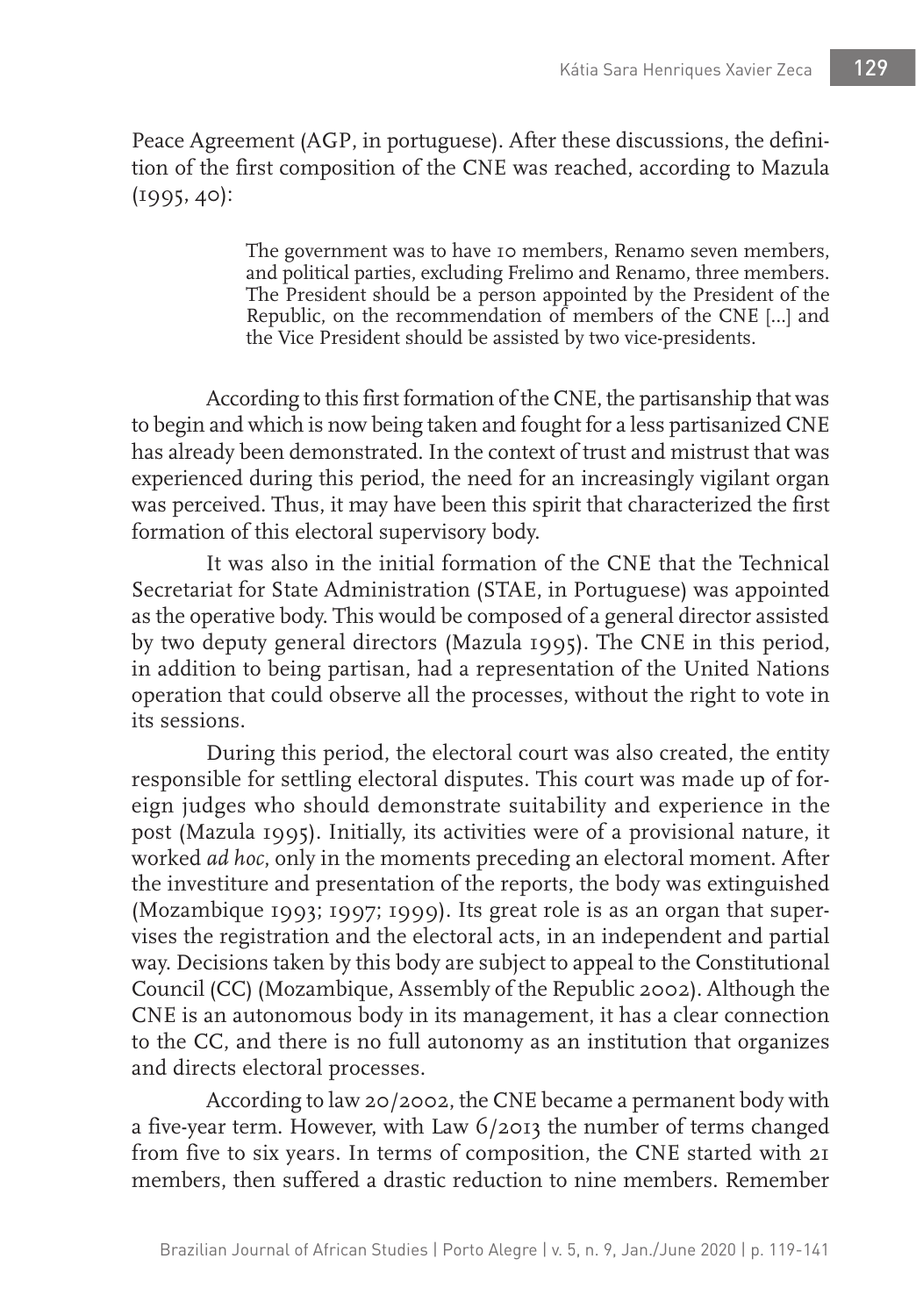that in these two moments of its creation, they were organs that functioned only in the electoral periods<sup>3</sup>, being the later extinct. The CNE legislation from 1993 to 2014 has undergone significant changes in terms of content and explanation of the rules. From 1993 to 2002, the legal text referred to the creation of the CNE, leading to the belief that it would always be in creation, however, it resulted from changes that it underwent each legislature. Thus, the legislation from 2007 to 2017 addresses its content and operation in a clear and more descriptive way. It is important to emphasize that from Law 3/97 to 9/2014 there has been a satisfactory jump in terms of drafting the text, taking into account the explanatory form of its contents. The current legislation is more detailed and explanatory about the law and its content and each of the articles. Especially in terms of the composition, organization, competence and functioning of the CNE. These issues may, to some extent, contribute to a negative analysis of the performance of the CNE as an organ that has a determining role when talking about the electoral process and create distrust among voters around it.

In a context in which the institutions responsible for the supervision and coordination of electoral acts are fragile, it becomes a challenge to strengthen these institutions, so that they inspire confidence to resolve electoral conflicts. There is always suspicion about the decisions taken by this body. In the 1999 and 2004 legislative elections, the CNE continued to have an excessive number of members, mainly from political parties. During this period, there was a debate about the reduction of political parties as members of the CNE in order to make it more professional. The CNE has been composed mostly of political parties with parliamentary representation, as set out in article 5 of laws 4/99, 20/2002 and 8/2007 respectively. The excess of political parties in the composition of the CNE has been one of the criticisms made against this body. Another aspect to be taken into account is the fact that the legislation does not clarify the number of members per party representing the Assembly of the Republic (AR). Laws 6/2013 of February 22 and 9/2014 of March 12 are more specific with regard to the composition of the CNE, clearly indicating how many members per party, Civil Society Organizations (CSOs) and other entities appointed by the government.

The CNE has followed a path that sometimes seems to be on the path to professionalization, less represented by political parties. From an organ with an excessive number of members coming from political parties, one moves towards a CNE with less party representation, where a large part of the mem-

<sup>3</sup> 15 days before the electoral registration began and ended 15 days after the electoral results were released.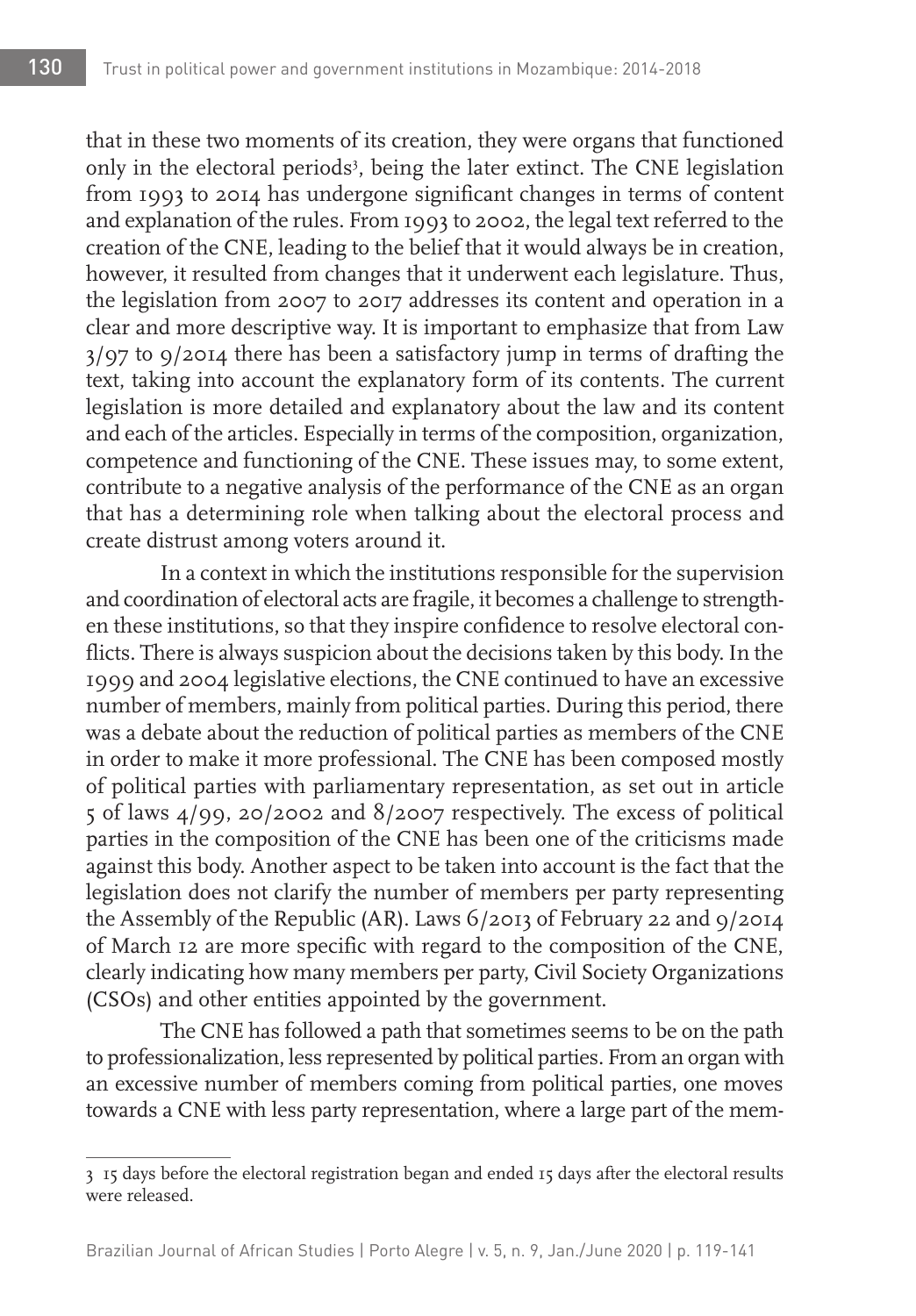bers begins to emerge from civil society organizations (CSOs), although this path is marked by advances and setbacks (Table 1). Law 8/2007 "aimed to make the CNE a less partisan body, through the integration of members from civil society, and to strengthen its professionalization in accordance with the principle of impartiality" (Mozambique, Constitutional Council 2009, 4). From this moment on, a new stage in the structuring of the CNE begins.

| Legal table             | <b>Party composition</b>                                                              | Other bodies                                                                                       | <b>Civil society</b><br>organizations<br>(CSOS) |
|-------------------------|---------------------------------------------------------------------------------------|----------------------------------------------------------------------------------------------------|-------------------------------------------------|
| 4/99<br>February 2nd    | 15 members appointed by<br>parties with seats in the<br>Assembly of the Republic (AR) | 2 members appointed<br>by the government                                                           |                                                 |
| 20/2002                 | 18 members appointed by<br>parties with AR seats                                      |                                                                                                    | 1 President<br>suggested<br>by CSOs             |
| 8/2007<br>February 26th | 5 members appointed by<br>parties with AR seats                                       |                                                                                                    | 8 Members<br>proposed<br>by CSOs                |
| 6/2013<br>February 22nd | 5 Frelimo members<br>2 Renamo members<br>1 MDM member <sup>4</sup>                    | 1 Judge appointed by<br>the CSMJ <sup>5</sup><br>1 Attorney appointed<br>by the CSMMP <sup>6</sup> | 3 CSO members                                   |
| 9/2014<br>March 12th    | 5 Frelimo members<br>4 RENAMO members<br>1 MDM member                                 |                                                                                                    | 7 Members from<br>CSO <sub>s</sub>              |

## Table 1: Composition of the CNE from 1994 to 2014

**Source:** Prepared by the author

Thus, one of the challenges that can be posed is a CNE closer to reality and greater attention to the exercise of this body. Because of the importance it has, there is no justification for the lack of clarity about its performance and high level of distrust on the part of the electorate. Despite being an organ foreseen by the Constitution of the Republic of Mozambique (CRM) of 1990, since its creation until today it has been shown to be poorly consolidated.

<sup>4</sup> Democratic Movement of Mozambique, MDM in Portuguese.

<sup>5</sup> Superior Council of the Judiciary, CSMJ in Portuguese.

<sup>6</sup> Superior Council for the Public Prosecution Service, CSMMP in Portuguese.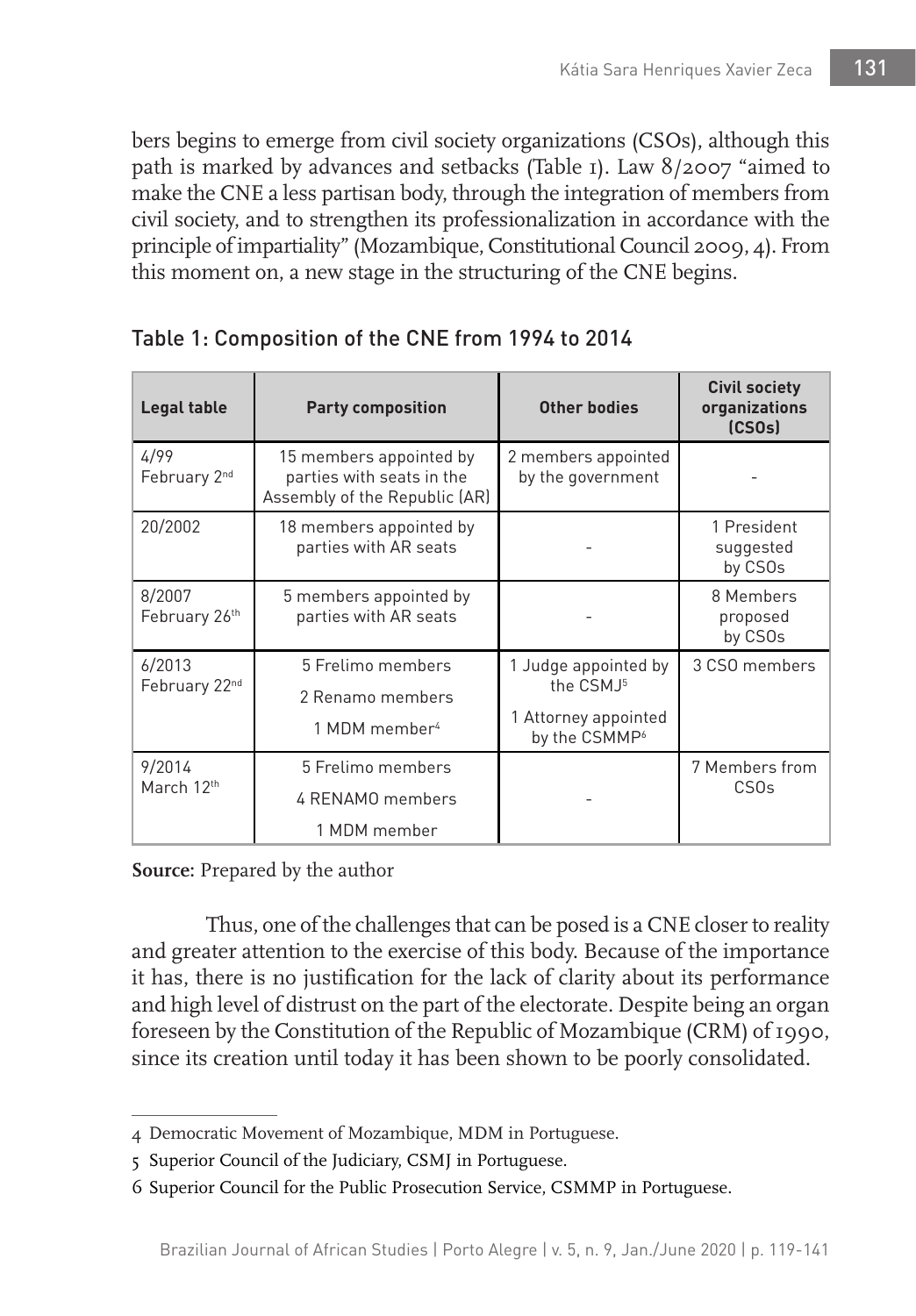# Analysis and interpretation of Afrobarometer data

After more than 25 years of democracy in Mozambique, it is important to understand the relationship of the electorate with the institutions of political power, as well as their understanding of democracy. It is in this context that, based on the opinion polls made by Afrobarometer in Round 6 (R6) 2014-2015, observing some indicators, it was possible to obtain some of the perceptions that respondents have regarding democracy. To this end, voters' perceptions of trust in institutions of political power, the respondents' understanding of democracy, as well as their degree of satisfaction in relation to democracy in Mozambique were analyzed.

The sample consists of 2,400 cases, of which 56.4% are female and 43.6% are male. Of the sample population, 35% live in urban areas and 65% in rural areas (Afrobarometer data 2018). It is important to make this reservation because, according to the National Statistics Institute of Mozambique (INE, in Portuguese), the Mozambican population is mostly rural. To analyze the confidence that the voter has in a given institution of political power, the following variables were selected: Assembly of the Republic, National Election Commission, Police, Army and Judicial Courts. The answers are grouped according to the following scale: do not trust anything; trust just a little; trust reasonably; trust too much; or don't know/haven't researched enough.

When asked about their understanding of democracy, the data show that, although around 55.9% of respondents understand its meaning, there is still a high number of people who do not understand the word or the question (36.4%) (Table 2). However, it should be noted that awareness campaigns are often conducted in local languages, but it may not be enough to create some understanding among voters.

|       |                                         | <b>Frequency</b> | <b>Valid percent</b> |
|-------|-----------------------------------------|------------------|----------------------|
| Valid | Missing                                 | 19               | 0,008                |
|       | <b>Understood Democracy</b>             | 1342             | 55.9                 |
|       | Needed translation into local language  | 165              | 6,9                  |
|       | Did not understand the word or question | 874              | 36,4                 |
|       | Total                                   | 2.400            | 100                  |

#### Table 2: Perceptions of the electorate on Democracy

**Source:** Prepared by the author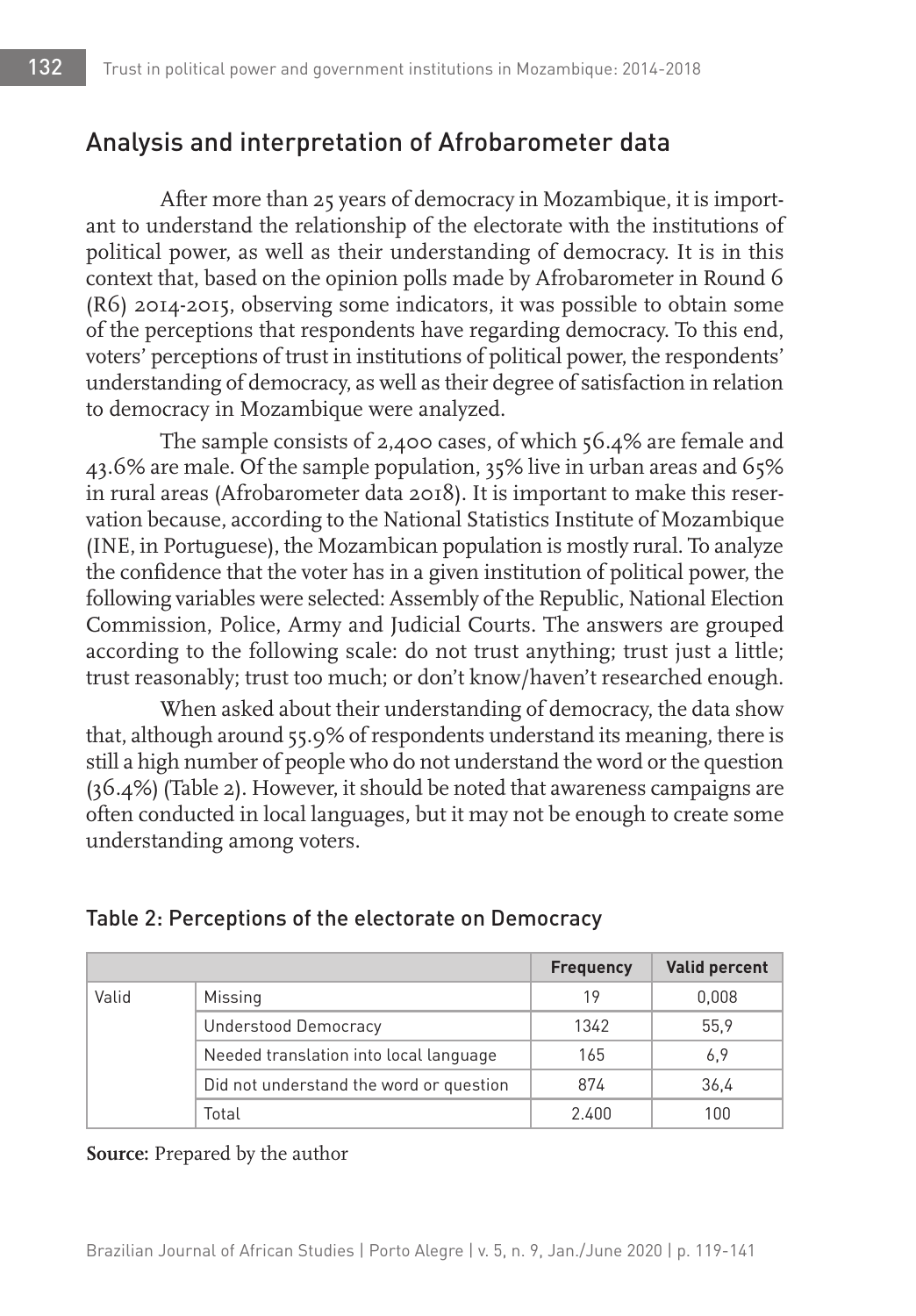When analyzing the degree of democracy in Mozambique, the majority of respondents (around 55%) agree that there are some problems in relation to it. Only 11.5% are sure that the country is a democracy (Table 3). This perception may be fundamental to understand the results<sup>7</sup> of Freedom House<sup>8</sup>, when they say that Mozambique is not a democracy and is partially free. Although the fundamentals are based on political rights and the issue of civil liberties, there are aspects that make the country fall into this category. These perspectives serve to make a reflection taking into account the question of the voter's understanding of political processes to the detriment of institutional issues.

|       |                                                     | <b>Frequency</b> | <b>Valid percent</b> |
|-------|-----------------------------------------------------|------------------|----------------------|
| Valid | It is not a democracy                               | 225              | 9.4                  |
|       | Democracy with big problems                         | 621              | 25,9                 |
|       | Democracy with small problems                       | 736              | 30.7                 |
|       | A complete democracy                                | 277              | 11,5                 |
|       | Do not understand democracy/<br>what is a democracy | 150              | 6,3                  |
|       | Don't know it                                       | 391              | 16,3                 |
|       | Total                                               | 2.400            | 100                  |

### Table 3: Degree of Democracy in Mozambique

**Source:** Prepared by the author

When it comes to perceiving the level of satisfaction in relation to democracy, it appears that about 58% are not satisfied and only about 22% are satisfied (Table 4). This satisfaction can be associated with several factors and one of them associated with the mistrust that exist in relation to the institutions that manage the electoral processes.

<sup>7</sup> Freedom House is mentioned because it is an institution that has presented data on democracy around the world and in which it mentions the fact that the country is not a democracy. In this way, it serves to substantiate and support the data also presented by Afrobarometer.

<sup>8</sup> Freedom House is a non-governmental organization, based in the USA, that conducts research and advocacy on democracy, political freedom and human rights. This institution works to defend human rights and promote democratic change, with a focus on political rights and civil liberties. Freedom House's catalysts for freedom are a combination of analysis, advocacy and action. Its analyzes are based on 12 central issues: authoritarianism, declining democracy, electoral integrity, equality and human rights, freedom of expression, freedom of assembly, responsibility and transparency of government, freedom of the press, promotion of leadership, strengthening of civil society, religious freedom and technology and democracy. Available in: https://freedomhouse.org/issues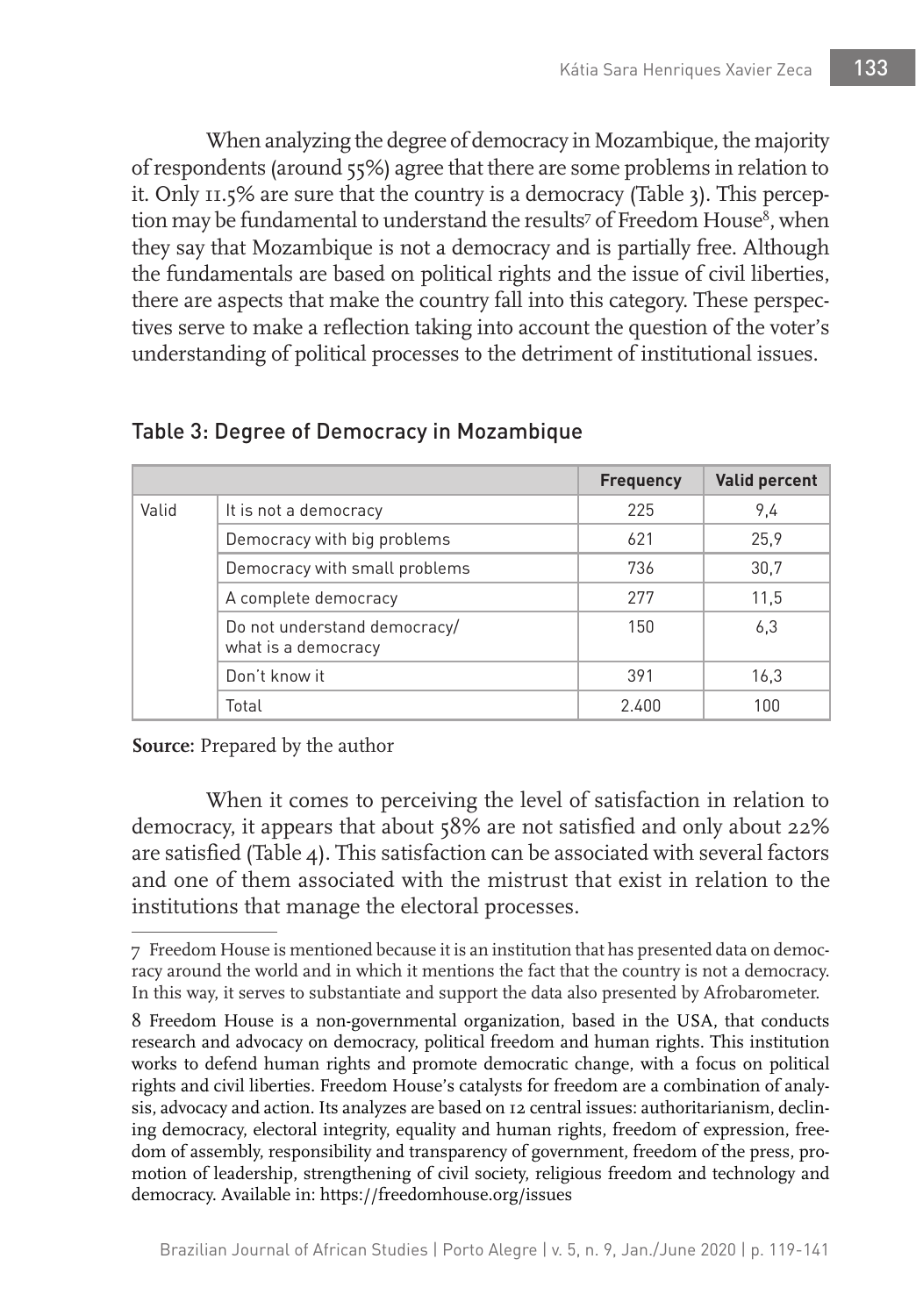|       |                               | <b>Frequency</b> | <b>Valid percent</b> |
|-------|-------------------------------|------------------|----------------------|
| Valid | Mozambique is not a democracy | 66               | 2,8                  |
|       | Not at all satisfied          | 432              | 18,0                 |
|       | Not very satisfied            | 968              | 40,3                 |
|       | Pretty much satisfied         | 289              | 12,0                 |
|       | Very satisfied                | 249              | 10,4                 |
|       | Don't know it                 | 396              | 16,5                 |
|       | Total                         | 2400             | 100,0                |

#### Table 4: Level of satisfaction in relation to Democracy

#### **Source:** Prepared by the author

However, it is noted that, for the same question, "Mozambique is not a democracy" (Tables 3 and 4), respondents present different answers. It is important to keep in mind that the questions are asked independently and at some point, due to the language or exhaustion of the respondents, their answers do not match 100% on similar questions. Another aspect to be taken into account is that in Table 3 it was questioned about the degree of democracy and in Table 4 about the level of satisfaction. In the case of a survey, in many cases the answers will not be exactly the same, but will depend on the context in which it is questioned.

It can also be seen that, in relation to the 2014 general elections, 76.9% of the respondents considered that they were free (Table 5). Electoral processes are often characterized by several incidents, some of which can lead to violence or distrust on the part of voters.

#### Table 5: How do you think the 2014 elections were

|       |                                           | <b>Frequency</b> | <b>Valid percent</b> |
|-------|-------------------------------------------|------------------|----------------------|
| Valid | Neither free nor fair or with any problem | 555              | 23.1                 |
|       | Completely free and fair                  | 1845             | 76.9                 |
|       | Total                                     | 2400             | 100.0                |

**Source:** Prepared by the author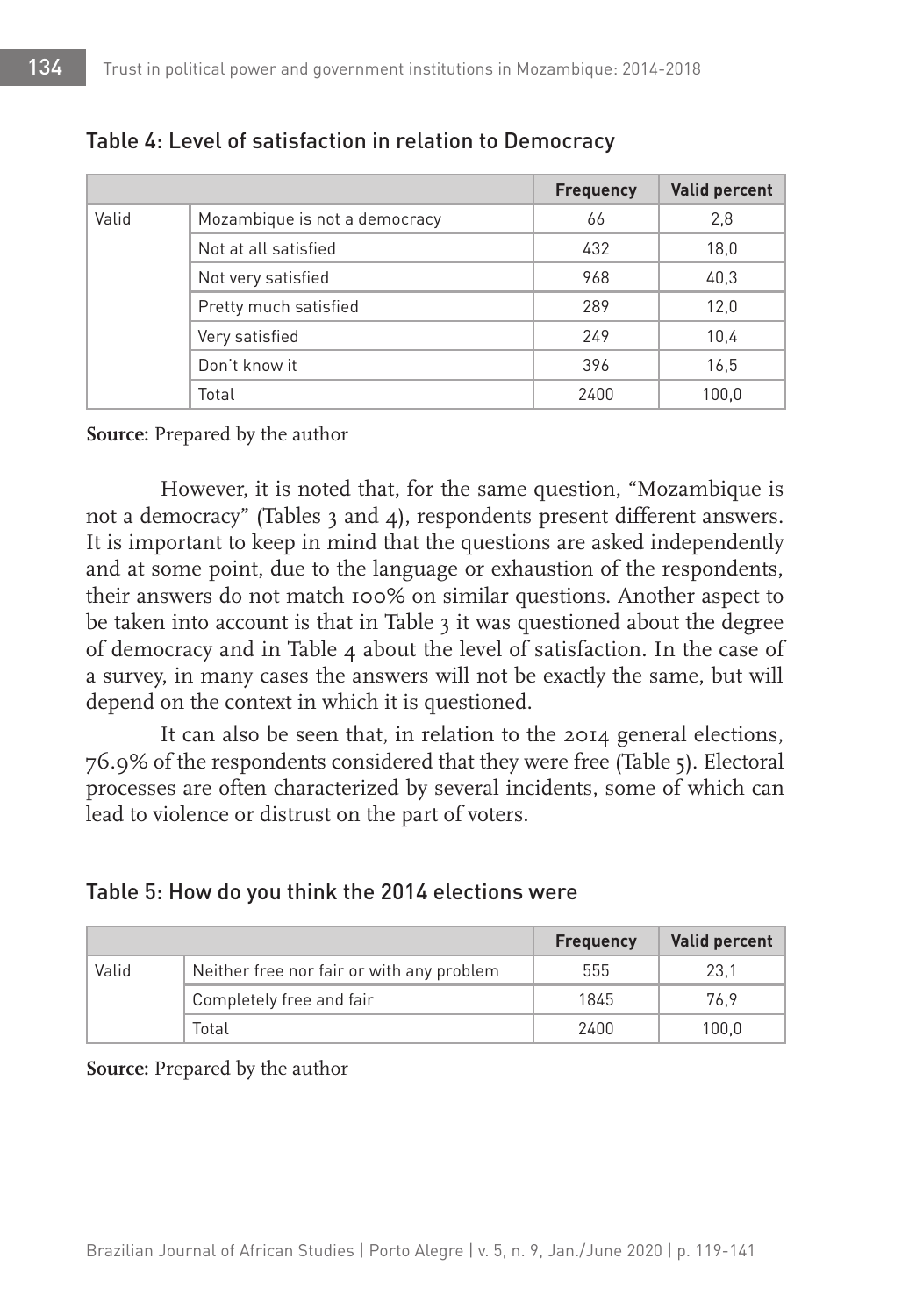In relation to trust in the institutions of political power, opinions are divided between not trusting anything, little, reasonably or trusting a lot. In general terms, it can be concluded that, in relation to the Assembly of the Republic (AR), opinions are divided and, although there is some confidence in this body, there is a not insignificant percentage of mistrust or low confidence, as the respondents affirm who trust little (20%) or trust reasonably (23%), and only 28% trust this organ a lot. In relation to CNE, the confidence scenario does not differ much from what happens in relation to AR. But, in the case of this body, the level of distrust is around 19.5% and those who have a lot of confidence are in the 25.6% (Table 6).

|                            | <b>Trust in AR</b> |         | <b>Trust in CNE</b> |         |
|----------------------------|--------------------|---------|---------------------|---------|
|                            | <b>Frequency</b>   | Valid % | <b>Frequency</b>    | Valid % |
| Trust nothing              | 354                | 14,8    | 469                 | 19.5    |
| Trust just a little        | 482                | 20,1    | 492                 | 20,5    |
| Trust reasonably           | 541                | 22.5    | 518                 | 21,6    |
| Trust a lot                | 676                | 28,2    | 615                 | 25,6    |
| Don't know/Didn't research | 347                | 14.5    | 306                 | 12,8    |
| Total                      | 2400               | 100     | 2400                | 100     |

Table 6: Trust in the institutions of political power

**Source:** Prepared by the author

When it comes to trust in the Police, Army and Judicial Courts, opinions do not differ much from the bodies previously analyzed (CNE and AR). There is a balance when asked to respondents about their confidence in the various organs of political power. On average, for the three bodies mentioned above, respondents trust a lot (23%), and do not trust anything (22%) (Table 7).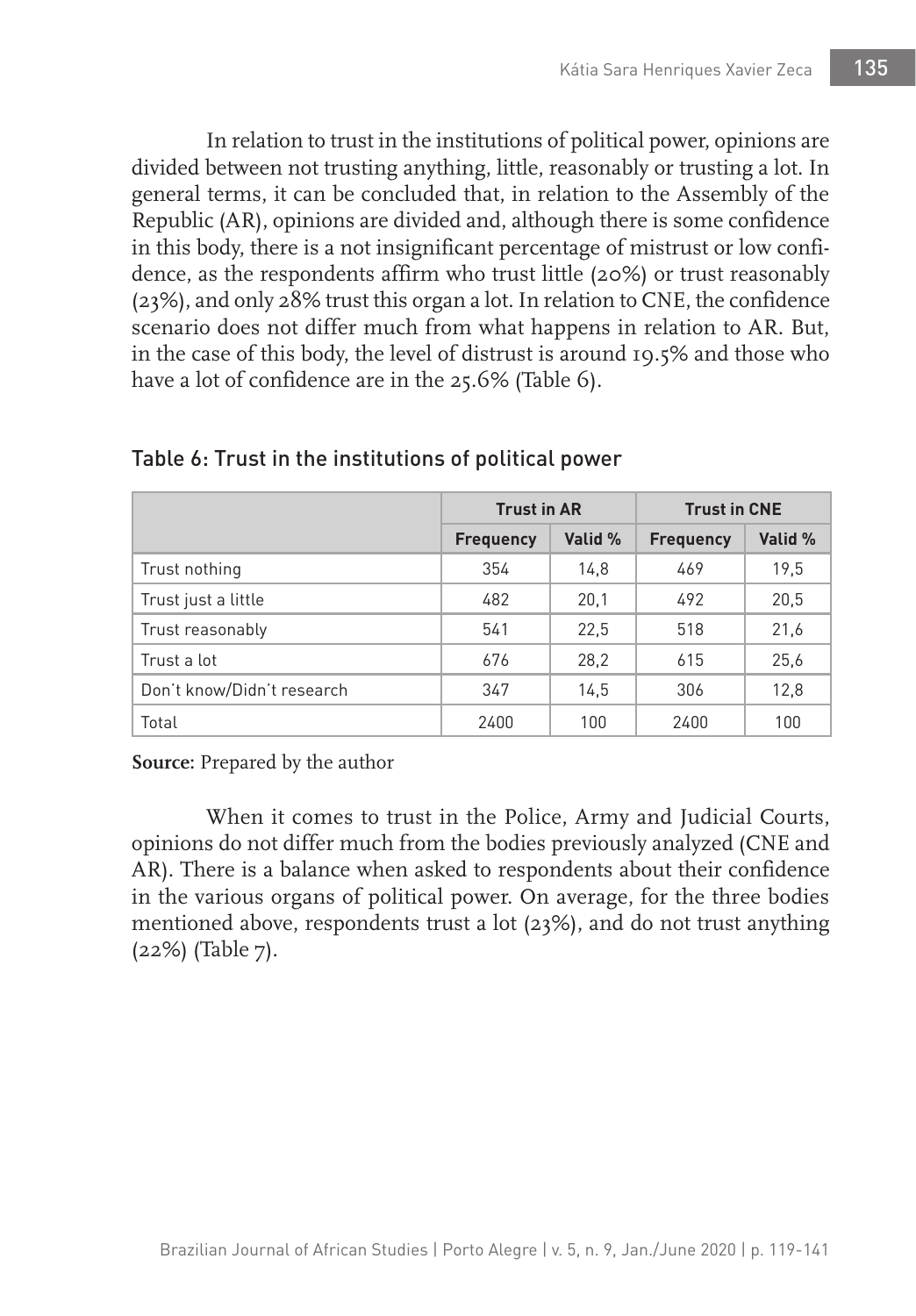|                                | <b>Trust in Police</b> |         | <b>Trust in Army</b> |         | <b>Trust in judicial</b><br>courts |         |
|--------------------------------|------------------------|---------|----------------------|---------|------------------------------------|---------|
|                                | <b>Frequency</b>       | Valid % | <b>Frequency</b>     | Valid % | <b>Frequency</b>                   | Valid % |
| Trust nothing                  | 621                    | 25.9    | 497                  | 20,7    | 435                                | 18.1    |
| Trust a little                 | 584                    | 24.3    | 593                  | 24.7    | 575                                | 24      |
| Trust reasonably               | 461                    | 19.2    | 515                  | 21,5    | 486                                | 20,3    |
| Trust a lot                    | 534                    | 22,3    | 552                  | 23      | 579                                | 24,1    |
| Don't know/<br>Didn't research | 200                    | 8,3     | 243                  | 10,1    | 325                                | 13.5    |
| Total                          | 2400                   | 100     | 2400                 | 100     | 2400                               | 100     |

### Table 7: Trust in the institutions of political power

#### **Source:** Prepared by the author

Taking into account the role of the institutions (AR, judicial bodies, CNE) and, since the holders of power ascend in different ways (in some cases, from the delegation of powers, election or appointment to positions), the lack of trust or the low levels of trust in these bodies can pose a problem for political stability, as well as for the process of democratic consolidation. Recalling that democratization does not necessarily lead to stable democratic states.

# Conclusion

It is important to emphasize that the debates around the state and its construction are new in Africa, and are associated with the process of independence and the period of democratization. The modern state in Mozambique itself is just over 40 years old and the creation of democratic institutions that refer to democratization processes dates back to the early 1990s.

Three main concepts were discussed in this article: institutions, democratization, democratic consolidation and public opinion. *Institutions*  have a pivotal role in maintaining a state's political stability. *Democratization*  presupposes the transition of a regime and the ultimate goal is the consolidation of a new one. Democratization is not always easy or could culminate in a state that is constantly consolidating democratic institutions. The great challenge is to consolidate regimes that are sometimes fragile in the process of cohesion of the internal order. And because part of the article refers to data that result from *public opinion*, it brought this concept to clarify.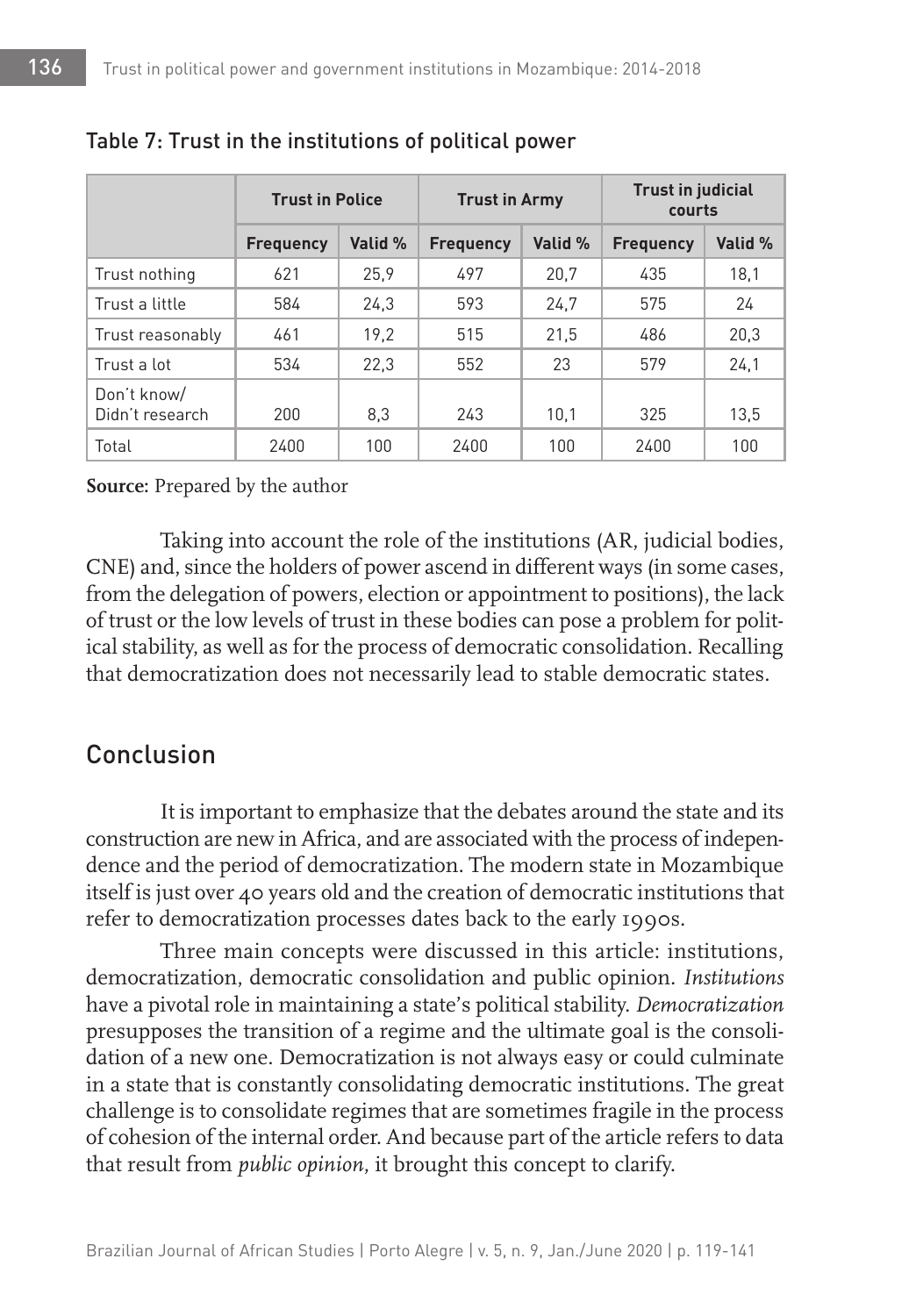It is associated with social construction and intends to express what a certain population thinks through surveys around a given subject. And finally, *consolidated democracy*, which is assumed to have a pre-established state and, if that state works, there are five other necessary and interconnected conditions for democracy to be consolidated: free civil society; autonomous and valued political society; Rule of Law that assures the legal guarantees of citizens in terms of freedom and independence of association and state apparatus. These elements are at some point complemented with each other without the five being achieved simultaneously.

Based on the descriptive analysis of Afrobarometer data in Round 6 (R6) 2014-2015, some conclusions can be drawn: more than 50% understand what democracy is, however there is still a worrying number that does not even know the meaning of that word (36.4%), although at times the surveys are conducted in the local language as well as election campaigns.

Despite some discrepancies in the questioning about democracy, when it comes to the answer option "Mozambique is not a democracy", in which one of the questions was asked about the degree of democracy and in another about the level of satisfaction, the respondents provide answers many different. In this sense, it is important to keep in mind that the questions are asked independently and at some point, due to the language questions or exhaustion of the respondents, it is possible that their answers do not match. It is unanimous that there are some problems in democracy in Mozambique and there is a high number of respondents who are not satisfied with democracy. Of the respondents, 76.9% believe that the last elections were free.

Regarding the institutions analyzed, the Assembly of the Republic, the CNE, the Police, the Army and the Courts, opinions are divided between not trusting anything, little, reasonably or trusting a lot. The confidence levels for both AR and CNE, in general terms, are between 25% and 28%. When it comes to trust in the Police, Army and Judicial Courts, opinions do not differ much from those of the bodies previously analyzed (CNE and AR). There is a balance when asked to respondents about their confidence in the various organs of political power. On average for the three bodies, respondents trust a lot (23%), and trust nothing (22%). And, if we want to talk about fully consolidated societies, it is important that there is some level of social cohesion as well as confidence in the institutions.

Despite the country having gone through six electoral processes (1994 to 2019), Mozambique still has a long way to go on understanding this process. It denotes an effort made by national and international institutions to make voters understand and participate in the elections. However, there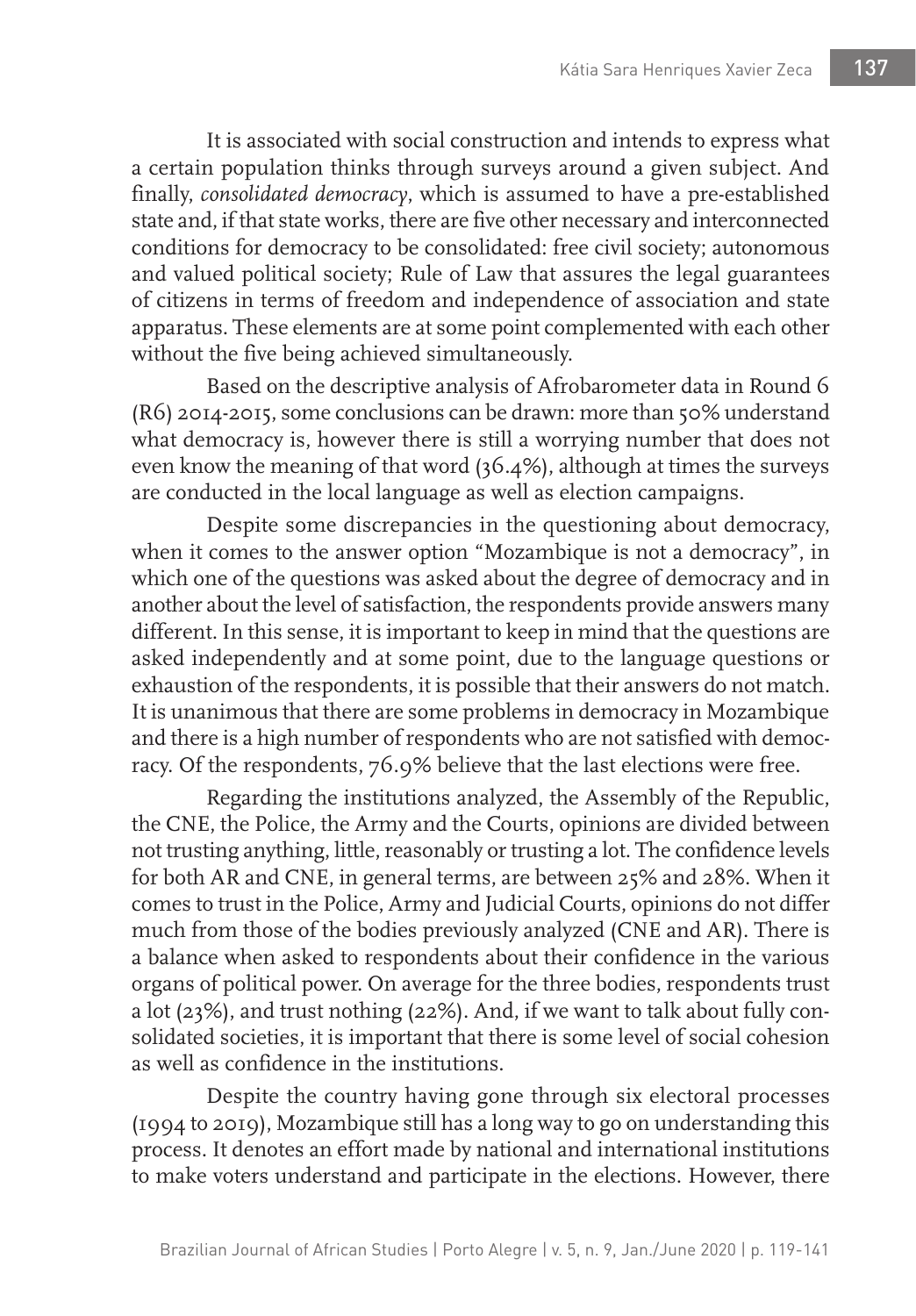is still some ignorance and distrust on the part of voters, when it comes to trust in institutions or even in the democratic process itself. The fact that the experience and democratic institutions are recent thus creates a path for constant changes in matters that are not yet consolidated.

Even though elections are considered free and fair, there is a certain understanding on the part of the electorate that those elections are not fair. In general terms, the confidence levels in relation to the institutions of political power are situated on an average of satisfaction not exceeding 50%. In order to achieve a consolidated state, one of the premises is that political institutions function. Thus, it is important to analyze the context of the new societies to understand their dynamics. Several challenges are imposed on the institutions of political power in order to achieve the full democratic transition.

Returning to the question that guides the article: what is the level of voter confidence in the institutions of political power? It can be clearly concluded that the level is quite low, not reaching 50%. Ideally, there would be greater confidence around the organs of political power, as this may compromise the state's democratic consolidation process.

# Recommendations

- For future research, it is recommended to emphasize the study of institutions separately;
- it is important to have an analytical look around the parliament; and
- it is important to analyze CNE and STAE independently, which are the institutions for managing the electoral process and technical operation.

# References

Afrobarometer. *Our history*. 2018. http://afrobarometer.org/about/our-history. Afrobarometer data. 2018. *Moçambique, Ronda 6*, 2014-2015.

Alden, Chris and Mark Simpson. 1993. "Mozambique: A Delicate Peace. Journal of Modern." *African Studies*, [s. l.], v. 31, n. 1, p. 109–130.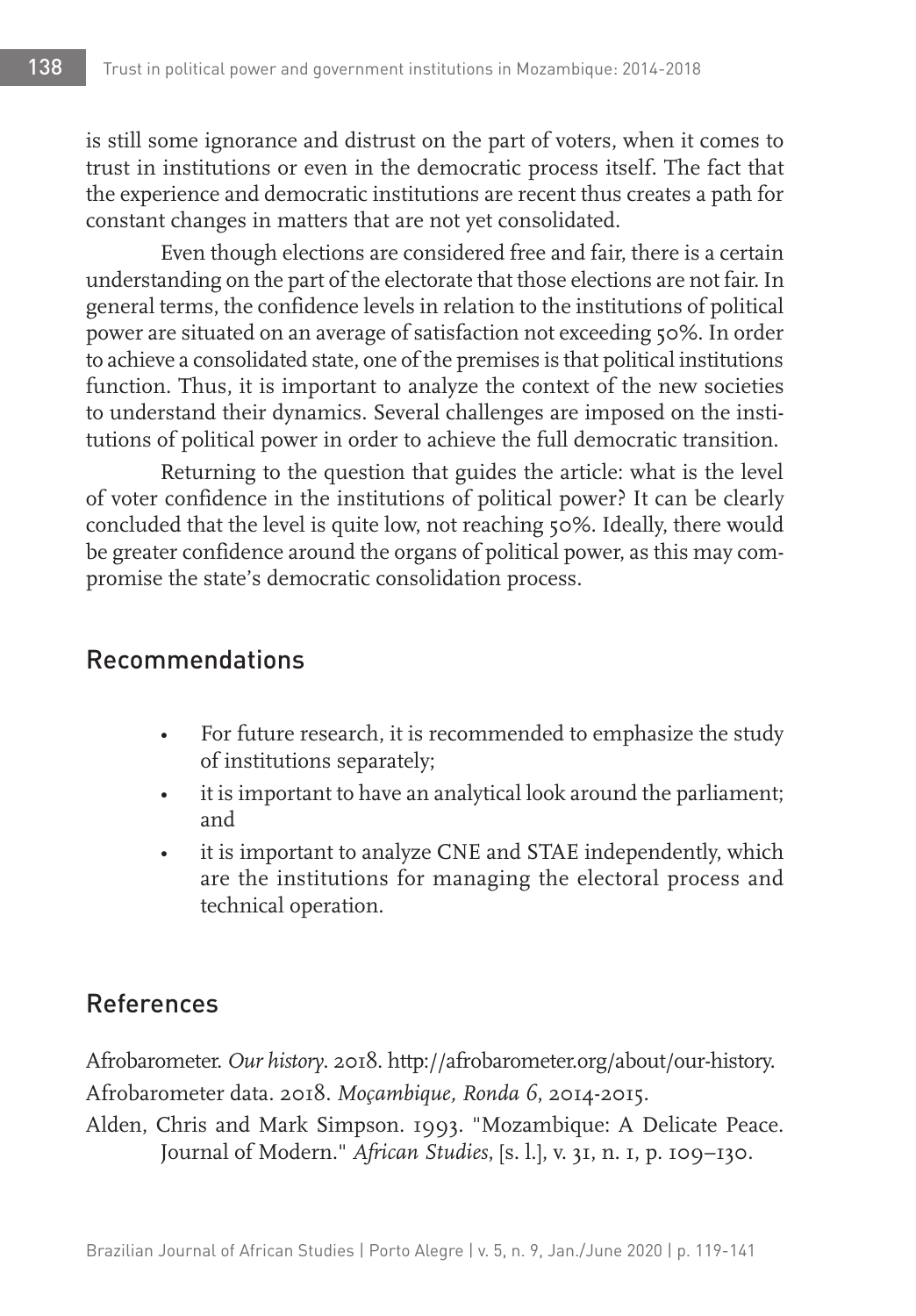- Arendt, Hannah. 2007. A condição Humana. 10<sup>ª</sup> ed. Tradução de Renato Raposo. Rio de Janeiro: Forense editora. https://edisciplinas.usp. br/pluginfile.php/1130009/mod\_resource/content/1/A condição humana- Hannah Arendt.pdf.
- Bratton, Michael (ED.). 2013. "Voting and Democratic Citizenship in Africa: an Overview." In: *Voting and Democratic Citizenship in Africa*. Boulder: Lynne Rienner Publishers.
- Brito, Luis De. 2007. A Democracia à Prova das Urnas: Elementos para um Programa de Pesquisa Sobre a Abstenção Eleitoral em Moçambique. In: *Conferência Inaugural Do Iese: Desafios para a Investigação Social e Económica em Moçambique, Maputo*. Anais... Maputo
- Brito, Luis. 2011. *Revisão da Legislação Eleitoral, algumas propostas para o Debate*. Disponível em: <http://www.iese.ac.mz/lib/publication/livros/des2011/IESE\_Des2011\_4.RevLes.pdf>. Acesso em: 3 jun. 2018
- Cabaço, José Luis.1995. "Capítulo 2. A longa estrada da democracia moçambicana."In: *MAZULA, Brazão, Carlos Machili, and Juarez da Maia (coordenação) (EDS.)Eleições, Democracia e Desenvolvimento*. Maputo. p. 79–114.
- Dahl, Robert A. 2001. *Sobre a democracia*. Tradução Beatriz Sidou. Brasília: Editora UnB. http://revistaseug.ugr.es/index.php/acfs/article/ viewFile/1080/1278.
- Easton, David.1965. *The system analysis of political life*. New York: Wiley.
- Ferreira, Fernanda Vasques. 2015. "Raízes históricas do conceito de opinião pública em comunicação." *Em Debate, Belo Horizonte*, v. 7, n. 1, p. 50–68. http://opiniaopublica.ufmg.br/site/files/artigo/7-Janeiro-15-OPINIAO-Fernanda-Vasques-Ferreira-H-A.pdf .
- Figueiredo, Rubens and Silvia Cervellini. 1995. "Contribuições para o conceito de opinião pública." *Opinião pública*, [s. l.], v. III, n. Opinião Pública, p. 171–185. http://disciplinas.stoa.usp.br/pluginfile. php/50629/mod\_resource/content/1/figueredo\_cevellini.pdf.
- Hall, M. and Young, T. 1991. "Recent Constitutional Development in Mozambique." *Journal of African Law*. [s. l.], v. 35, n. 1/2, p. 102–115
- Hermet, Guy et al. 2014. *Dicionário de Ciência Política e das Instituições Políticas*. Tradução Emanuel Pestana. Lisboa: Escolar Editora.
- Huntington, Samuel P. 1994. *A Terceira Onda: A democratização no final do século XX*. São Paulo: editora ática,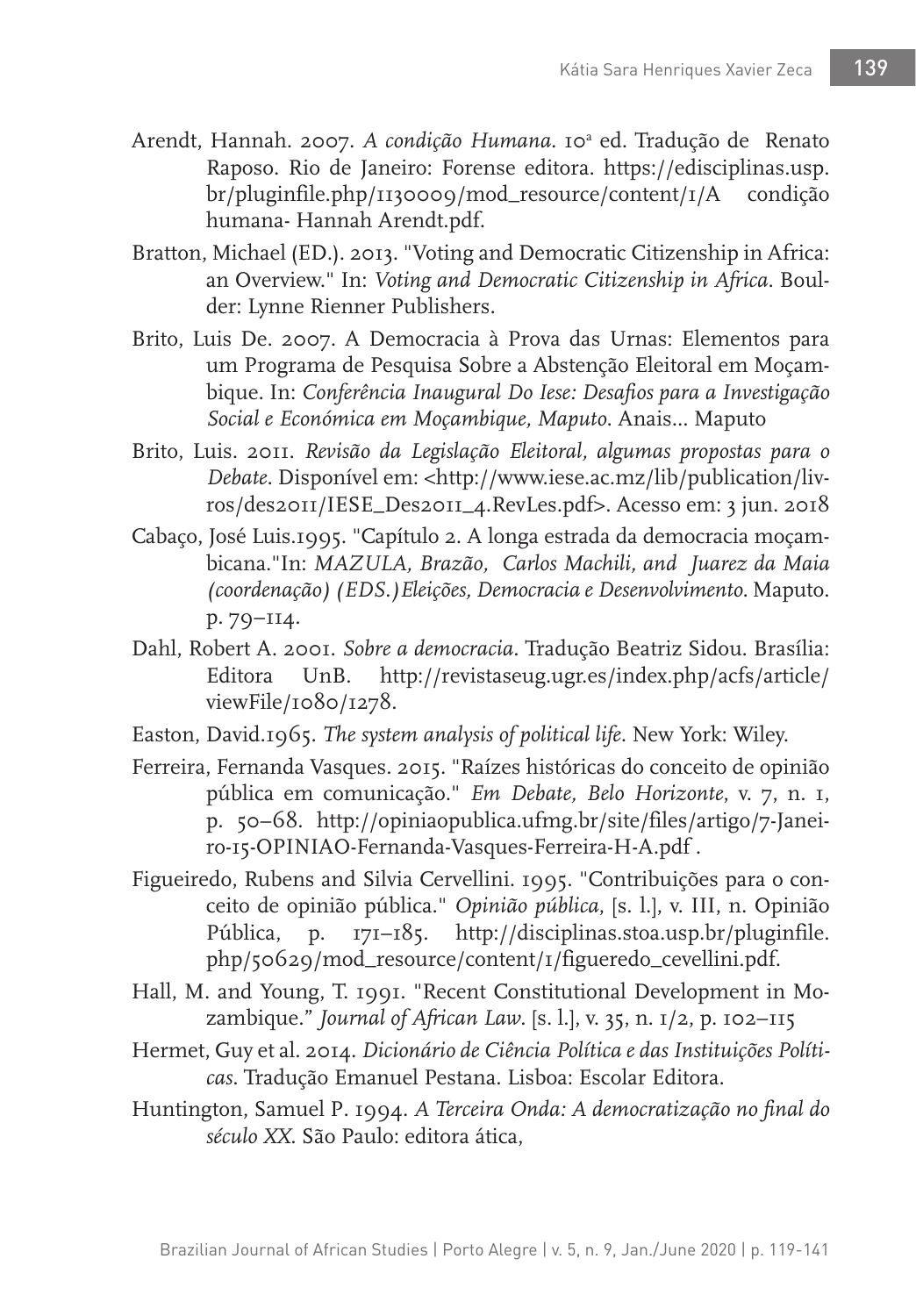- Inglehart, Ronald; Welzel, Christian. 2009. *Modernização. Mudança Cultural e Democracia: a sequência do desenvolvimento humano*. Tradução Hilda Maria Lemos Pantoja Coelho. São Paulo: Editora Francis e Editora Verbena.
- Lalá, Anícia, and Andrea E. Ostheimer. 2003. *Como limpar as nódoas do processo democrático? Os desafios da transição e democratização em Moçambique (1990–2003)*. [s.l: s.n.]. http://nuevaweb.iepala.es/ IMG/pdf/kas\_4372-544-1-30.pdf.
- Linz, Juan L., and Alfred Stepan,.1996. *Problems of Democratic transitions and consolidations*. London: The John Hopkins University Press.
- Machel, Samora. 1974. *Estabelecer um poder popular para servir as massas*. Lisboa: Publicações Nova Aurora.
- Mainwaring, Scott.1989. *Transitions to Democracy and Democratic Consolidation: theoretical and comparative issues*. [s.l].
- Mazula, Brazão.1995. "Capitulo I. As eleições moçambicanas: Uma trajectória da Paz e da Democracia," In: *Mazula, Brazão, Carlos Machili and Juarez da Maia (coordenação) (Eds.). Eleições, Democracia e Desenvolvimento*. Maputo. p. 25–78.
- Moçambique. Assembleia da República. 2002. Lei 20/2002. *Havendo necessidade de introduzir alterações legislativas para garantir um aperfeiçoamento da legislação eleitoral-*. Boletim da República, 10 out. Seção I Série-número 41, p. 76–90.
- Moçambique. Conselho Constitucional. 2009. Acórdão 30/CC/2009. *Validação e Proclamação dos resultados das eleições Presidenciais, Legislativas e das Assembleias Provinciais de 2009*, Maputo, 27 dez. p. 1–44.
- Moçambique. 1993. *Lei 4/93. Estabelece o quadro jurídico para a realização das primeiras eleições gerais multipartidárias. no. 4/93, de 28 de dezembro : estabelece o quadro jurídico para a realização das primeiras eleições gerais multipartidárias*. Maputo.
- Moçambique. 1997. *Lei 4/97 cria a Comissão Nacional de Eleições*, Maputo.
- Moçambique.1999. *Lei 4/99. Cria a Comissão Nacional de Eleições*, Maputo.
- North, Douglas C. 1991. "Institutions." *Journal of Economic Perspectives*, 5(1), 97–112.
- Sen, Amartya. 2000. "Introdução: Desenvolvimento como Liberdade." In: *Desenvolvimento como liberdade*. São Paulo: Editora Schwarcz, 2000. p. 135–187.